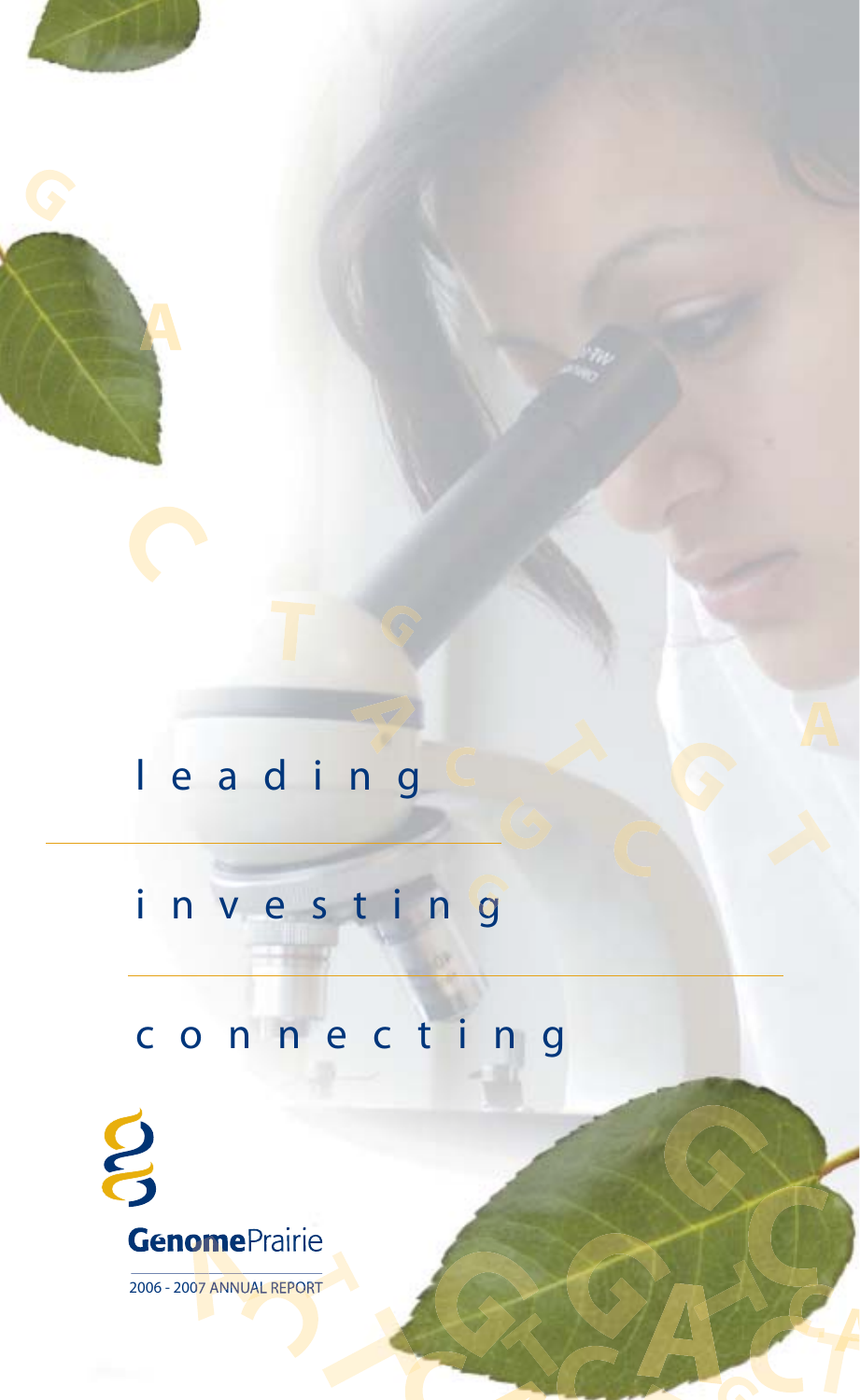# **ABLE OF CONTENTS**

| A Resource for Discovery & Preclinical Genomics  9 |
|----------------------------------------------------|
|                                                    |
|                                                    |
|                                                    |
|                                                    |
|                                                    |
|                                                    |
|                                                    |
|                                                    |
|                                                    |

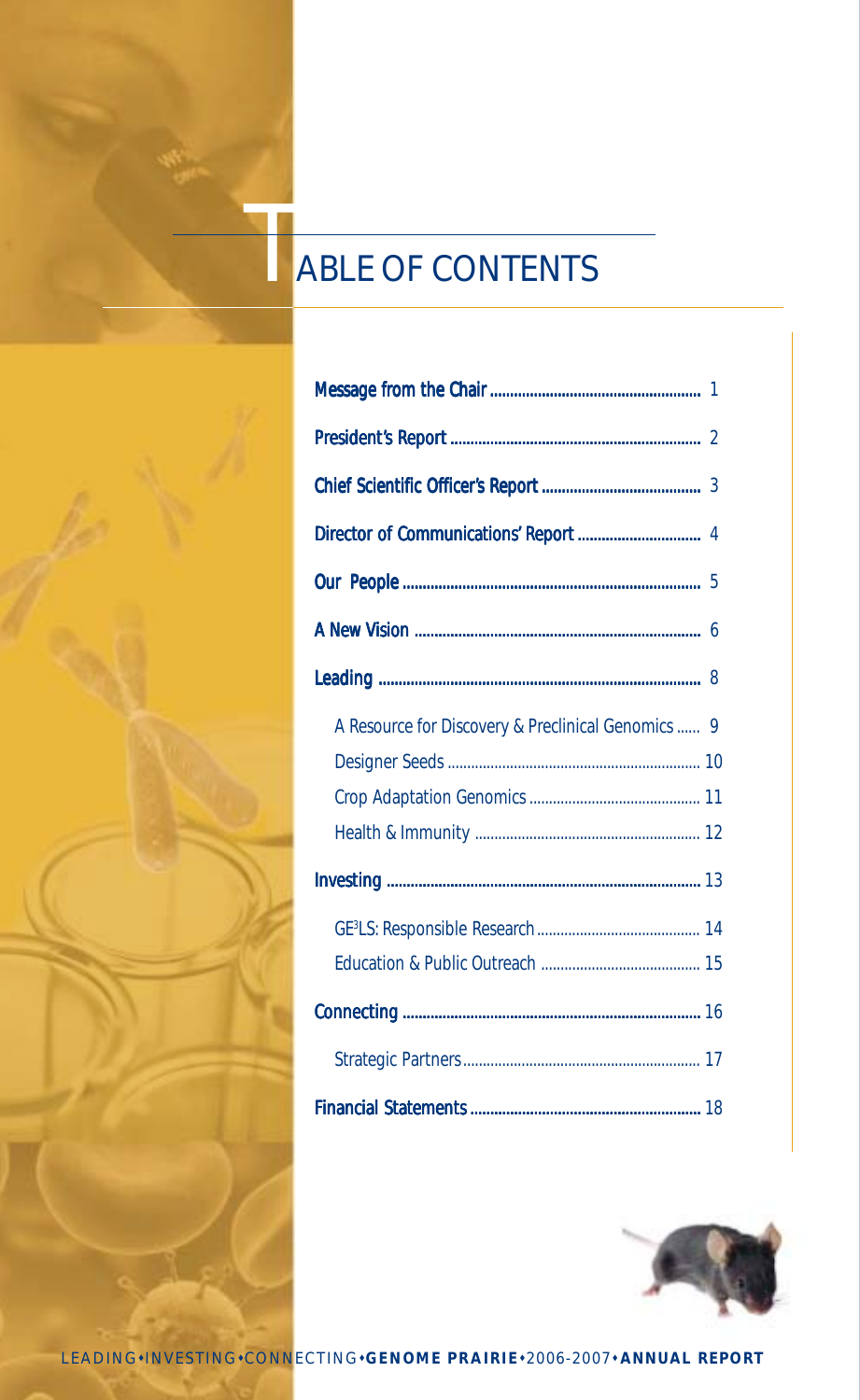# ESSAGE FROM THE CHAIR



*~* **Dr. Arnold Naimark,** *Chair, Board of Directors*

Genome Prairie's Board is proud of its role in creating new opportunities for genomics research...  $^{\prime\prime}$ 66<br>Prairie

The Prairie region's excellence in genomics research is being recognized the world over.

Research projects like Genome Prairie's North American Conditional Mouse Mutagenesis Project are finding new, exciting opportunities through collaborations with international partners.

The role of the region's researchers in creating a completed 23,000 knock-out gene library that will speed major human disease research internationally cannot be overstated. Improving vaccines to guard people and animals from disease, protecting food supplies and the environment and helping to secure the sustainability of incomes for the region's agricultural base are projects with far reaching effects. These embody the vision of Genome Prairie's Board, Genome Canada and Canada's new National Science and Technology Framework.

Genome Prairie's ability to engage the region's research community in collaboration with industry, academia and government is testament to the success of the organization and its people. The formation of the external Scientific Advisory and Stakeholder Advisory Committees reflect Genome Prairie's commitment to assuring the quality and relevance of its programs and strategic initiatives.

Completion of the Winnipeg office and regional restructuring of Genome Prairie and its Board of Directors is allowing the organization to build on its many successes. Genome Prairie's Board is proud of its role in creating new opportunities for genomics research, enhancing the lives of people throughout the region, the nation and the world.

On behalf of the Board of Directors, I wish to thank the Saskatchewan and Manitoba provincial governments for their support and for sharing our vision of the vital role genomics plays in the Prairie region. Thanks also to the staff, collaborators and stakeholders who make our vision a reality through the creation and commercialization of the genomics discoveries Genome Prairie supports.

I would personally like to thank my fellow Directors for their effort and direction. Your guidance is building the foundation for discovery and development that will sustain genomics research in this region long into the future.

't u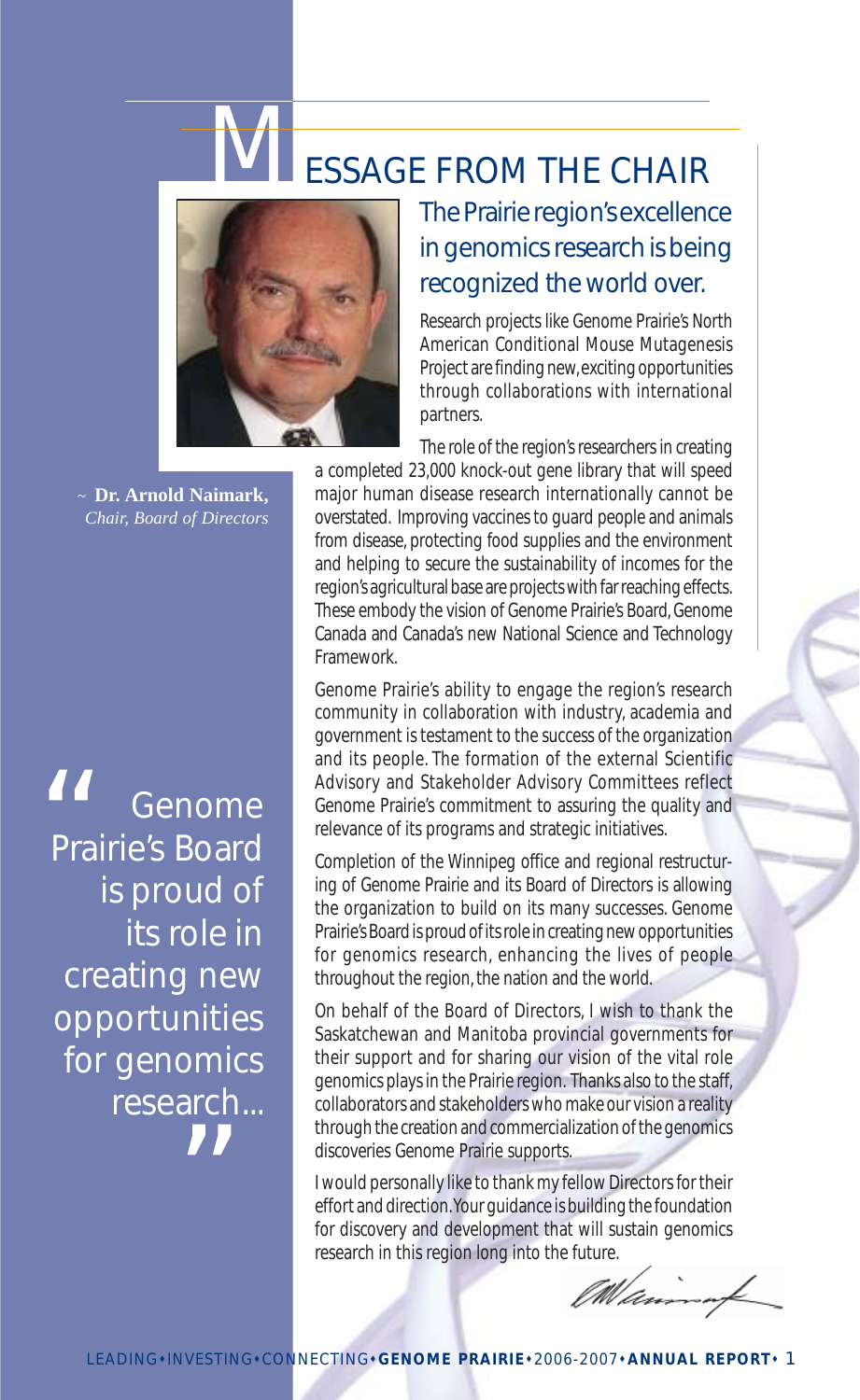# RESIDENT'S REPORT



Genome Prairie is fulfilling its mandate to support life science strategies in the provinces of Saskatchewan and Manitoba by leading, investing and connecting.

Opening our Winnipeg office in June 2006 was a critical step in further establishing our presence on the Prairies.

*~* **Jerome Konecsni,** *President & CEO*

We anticipate success because of the strengths of our team and partners.  $^{\prime\prime}$ 66<br>anticip

By partnering with the University of Manitoba, we play a significant role in creating a research strategy in Manitoba that builds on the strengths of the research community.

In Saskatchewan, Genome Prairie is working closely with Ag-West Bio Inc., the University of Saskatchewan, the National Research Council - Plant Biotechnology Institute (NRC-PBI) and Agriculture and Agri-Food Canada to define the strategic role for genomics in the province's life science sector.

Last year marked the launch of the first Genome Prairie project funded by the Province of Saskatchewan: a comparative study of rye and wheat genomics, which will accelerate the development of new cold-tolerant wheat varieties.

The establishment of networks in key sectors such as flax, oilseeds and nutrigenomics resulted in important linkages and the exchange of knowledge between Prairie researchers and industry, and collaboration with national and international partners.

In 2006, we engaged and connected researchers from across Canada, Europe, Australia and the United States, resulting in international opportunities for the scientific community. A significant accomplishment was the signing of a Memorandum of Understanding with New Zealand's University of Auckland to develop collaborative research projects in nutrigenomics.

Fostering the formation of genomic networks in the region and pooling the talent of industry, academia and government will be the focus of Genome Prairie's efforts in 2007-08. We anticipate success because of the strengths of our team and partners.

Rion.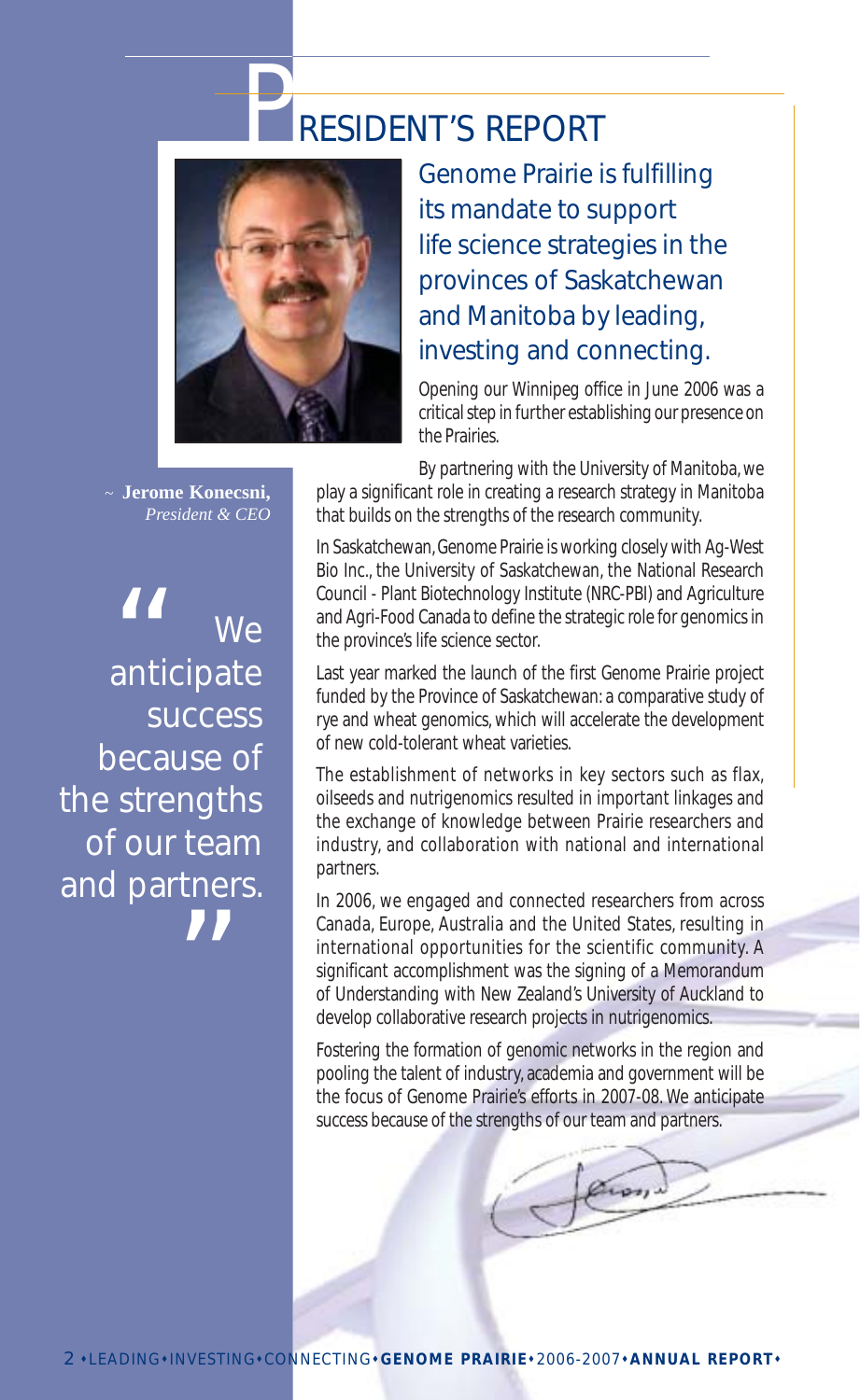# HIEF SCIENTIFIC OFFICER'S REPORT

For Genome Prairie, success is measured by advancing current projects, engaging Manitoba and Saskatchewan scientists to develop new projects, and fostering international partnerships to complement regional and national scientific strategies.

The \$24.9 million North American Conditional Mouse Mutagenesis Project is part of the International Knockout Mouse Consortium which coordinates the activities of Canadian scientists with European and American funded mouse mutagenesis programs. The project is establishing mutagenesis pipelines to create mutant embryonic stem cells using random and targeted mutagenesis technologies.

The \$8.1 million Crop Adaptation Genomics project uses comparative genomic analysis of barley and wheat to identify

and harness the genetics behind frost tolerance for utilization in future crop breeding programs. Led by University of Saskatchewan crop breeder Brian Fowler, this project includes scientists from the USA, Sweden, and the Czech Republic.

Genome Prairie also supports projects led by Genome Alberta and Genome British Columbia on designing oilseeds for tomorrow's markets and understanding the pathogenomics of innate immunity.

Genome Prairie researchers contributed to 17 expressions of interest (EOIs) in the 2006-07 Genome Canada position paper process. The

variety of EOIs included the areas of child health, chronic disease, aboriginal health, and GE<sup>3</sup>LS. There were several with plantrelated themes ranging from enhancing performance to bioproducts and climate change.

Genome Prairie continues to build potential international strategic partnerships for nutrigenomics and crop genomics that link the activities of regional scientists involved in national initiatives.





*~* **Dr. Reno Pontarollo,** *Chief Scientific Officer*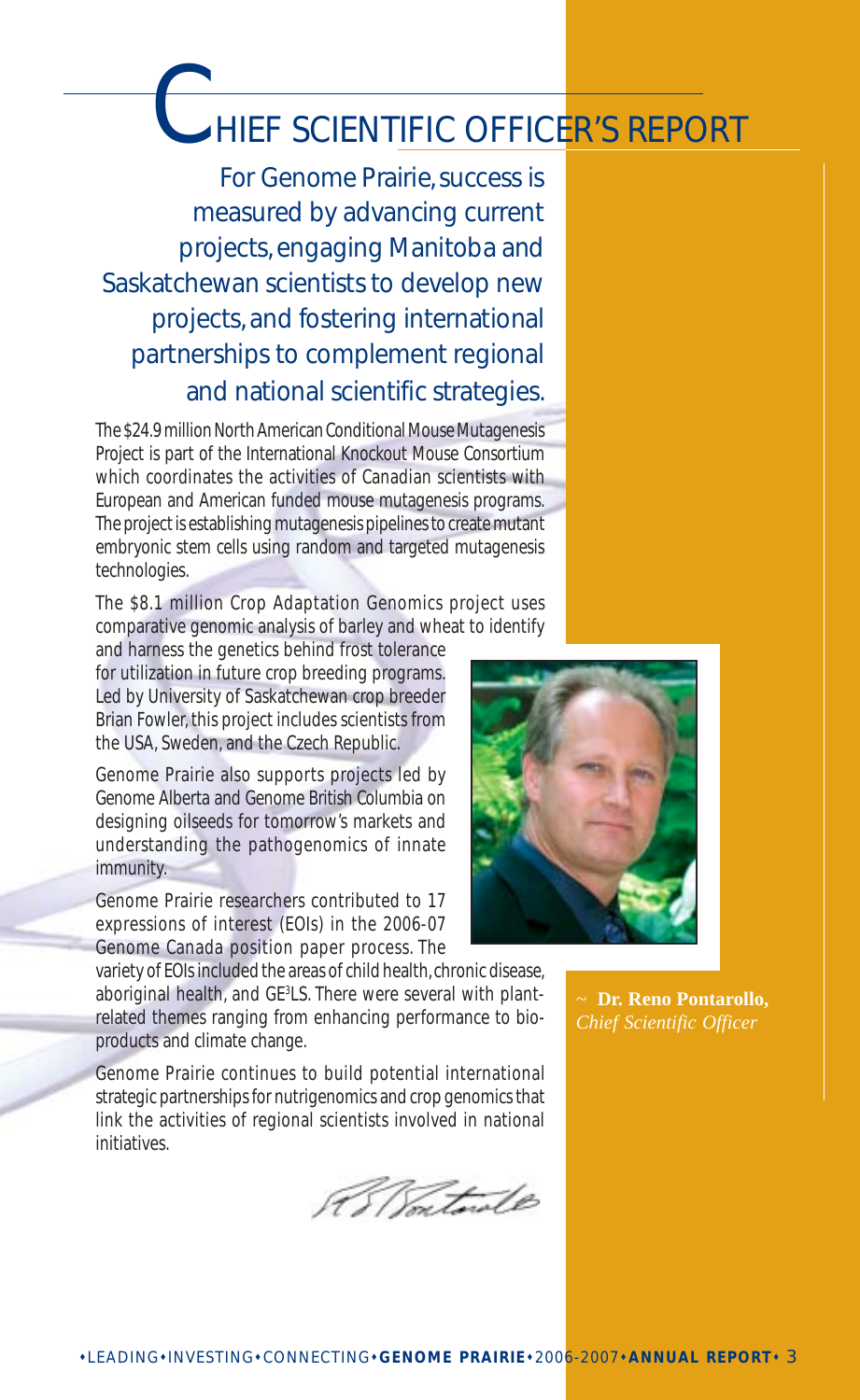# IRECTOR OF COMMUNICATIONS' REPORT

# Communicating the importance and impact of genomics is critical to research success.

By maintaining contact with commodity groups, government, media and the public, Genome Prairie is building a foundation of balanced

information about the science and scientists expanding our frontiers of genomics knowledge.

Through various events and networking opportunities, we relay research information and build relationships with our stakeholders. As sponsors of scientific events and workshops throughout the year, Genome Prairie supports scientists and encourages collaborations regionally, nationally and internationally.

Genome Prairie also works to foster relations with provincial governments and believes in being transparent by demonstrating return on public investment. We succeed in this area by communicating research results and successes to our investors and the media.

Initiating discussion and education surrounding ethical, economic, environmental, legal and social implications of genomics research (GE3 LS) is part of Genome Prairie's stakeholder communications.

Through educational events and presentations, we provide information to the public on the important aspects of genomics research and how projects address these topics. Genome Prairie raises awareness of genomics and biotechnology through educational workshops and promotional vehicles.

We will continue to work with our stakeholders to strengthen life science strategies in Manitoba and Saskatchewan and look forward to the opportunities and research discoveries in the year ahead.

Clemolds

*We would like to acknowledge the following groups and individuals who assisted with this Annual Report: researchers, Genome Prairie's management and staff, Genome Alberta, Genome BC, Genome Prairie's Communications Advisory Committee, Jackie Robin and Dr. Brian Fowler for the spring wheat photo on page 11.*



**~ Carol Reynolds,** *Director of Communications*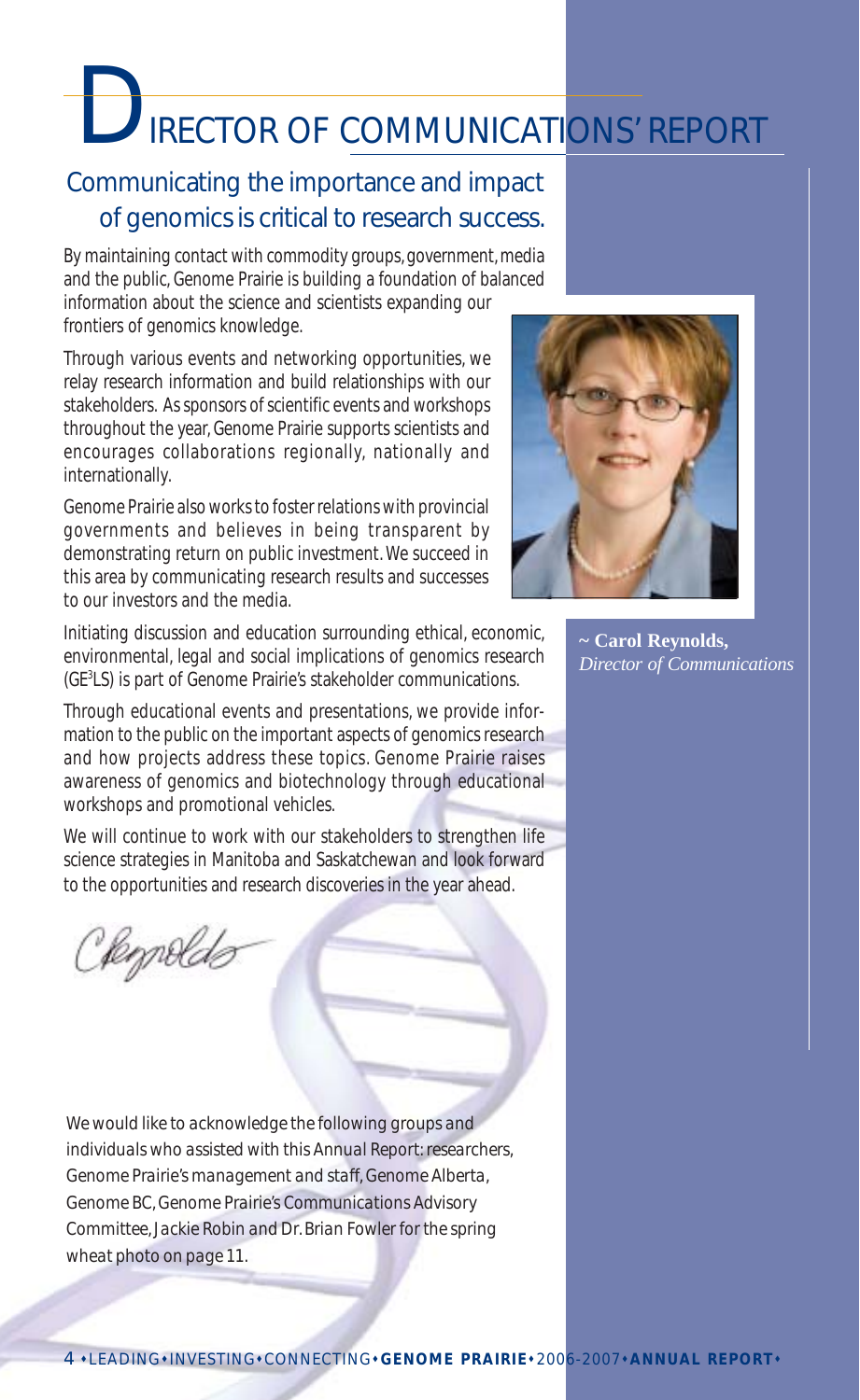UR PEOPLE: Genome Prairie Board Members & Staff

### BOARD MEMBERS

Dr. Arnold Naimark (Chair) Director, Centre for the Advancement of Medicine, University of Manitoba

June Bold CEO, Saskatchewan Health Research Foundation

Dr. Gerald L. Brown Consultant

Dr. Paul Dribnenki Linum Research Program Leader, Agricore United

Dr. David Gauthier Regional Director, IRAP West National Research Council Canada Industrial Research Assistance Program

Dr. Martin Godbout President & CEO, Genome Canada

Dr. Murray McLaughlin President, McLaughlin Consultants Inc.

Dr. Gordon Neish Director General, Bioproducts & Bioprocesses, National Science Program, Agriculture and Agri-Food Canada

Dr. Ashley O'Sullivan President & CEO, Ag-West Bio Inc.

Dr. Ian Smith Director General, Institute for Biodiagnostics National Research Council Canada

# **STAFF**

Jerome Konecsni President & CEO

Dr. Reno Pontarollo Chief Scientific Officer

Patrick Pitka Chief Financial Officer

Carol Reynolds (interim) Lisa Jategaonkar (on leave) Director of Communications

Cindy Yungwirth Office Manager

Patricia Reid **Accountant** 

Faye Pagdonsolan Branch Office Manager (Winnipeg)

Shelby Sluth Administrative Assistant

Dr. Carolyn Ashley Project Manager, *North American Conditional Mouse Mutagenesis (NorCOMM) Project*

Chris Barker Project Manager, *Use of Genomic Tools for Crop Improvement in Temperate Climates*

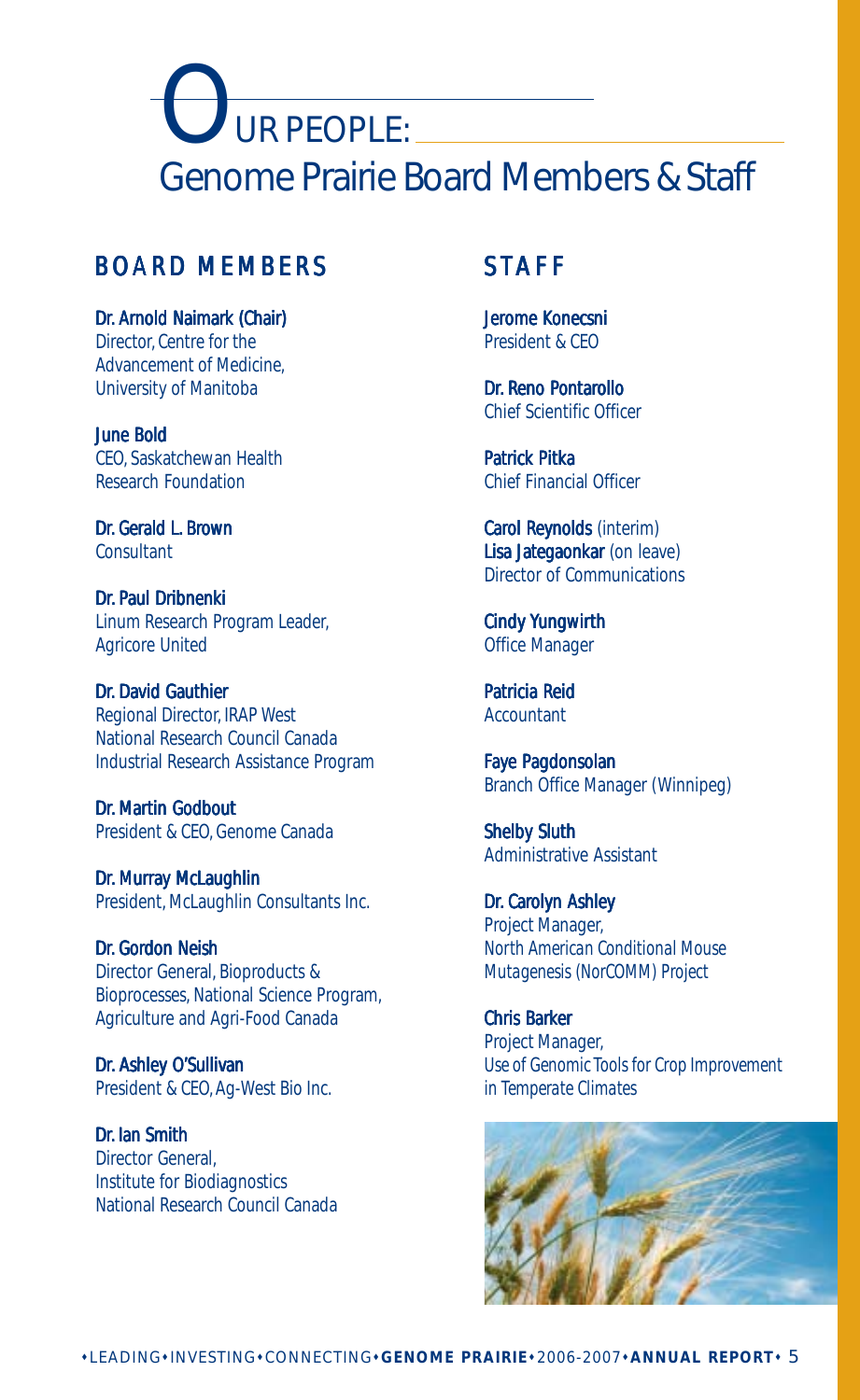# A NEW VISION:

# leading, investing, connecting

Genome Prairie invests in the Prairies' top health, agricultural and environmental researchers and fosters relationships with industry and government. Through these investments and connections, we facilitate sustainable research and development capacity within Western Canada, to the benefit of all Canadians.

Our focus is on leading world-class genomics research through network establishment, identifying capacity and research priorities that meet the needs of the region and the nation. Genome Prairie works with scientists in Saskatchewan and Manitoba to facilitate research linkages with financial support from Genome Canada, provincial governments, industry and other granting bodies.

Genome Prairie strives to improve life in Western Canada. We accomplish this by building genetic tools for cancer research, making cereal plants more tolerant to drought and cold, improving oilseed crops to meet consumer demands of tomorrow, enhancing nutrition and improving public understanding of genomics research.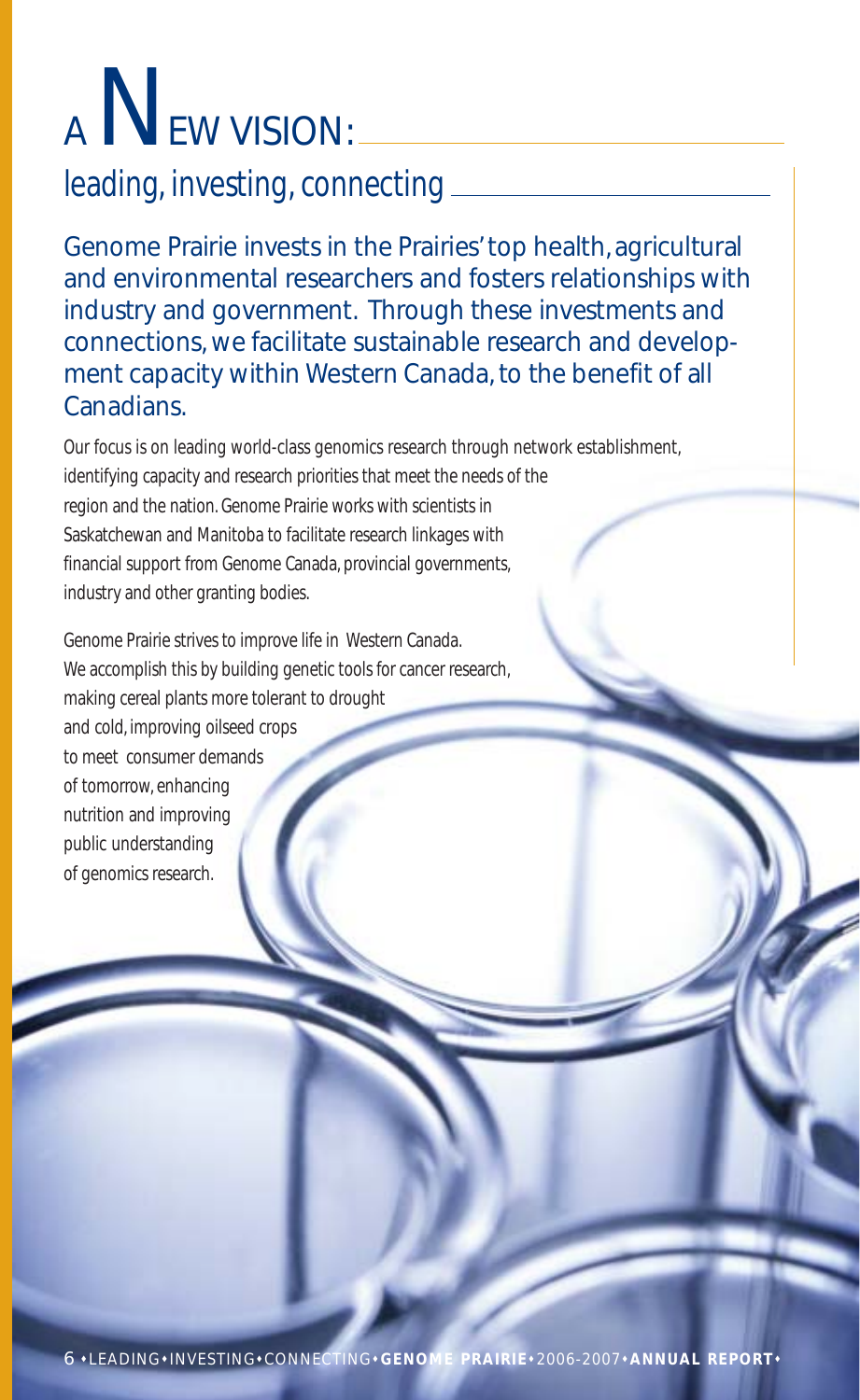Leading, investing, connecting... Genome Prairie facilitates sustainable research and development capacity, to the benefit of all Canadians.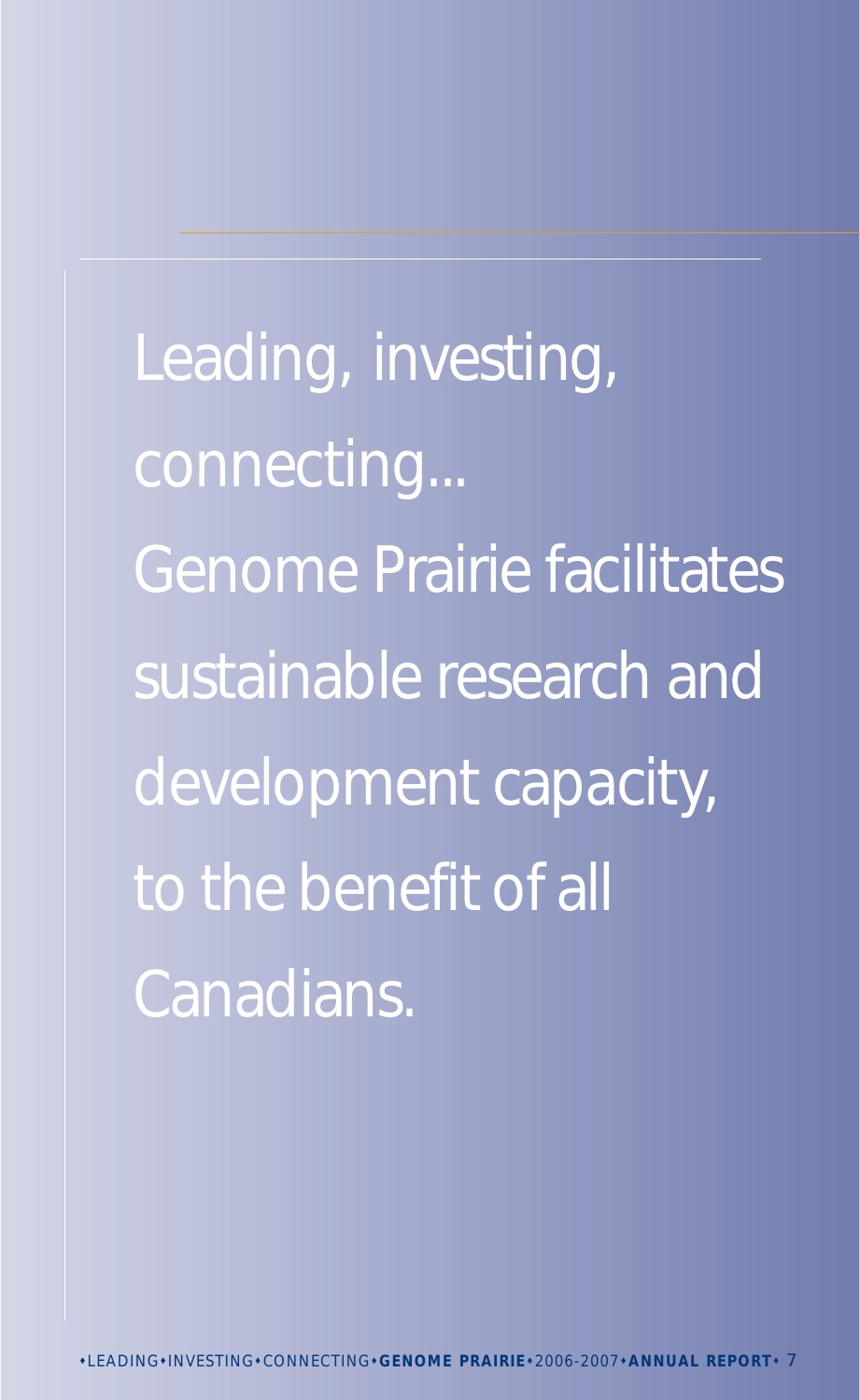# Leading

**\*LEADING\*INVESTING\*CONNECTING\*GENOME PRAIRIE\*2006-2007\*ANNUAL REPORT\***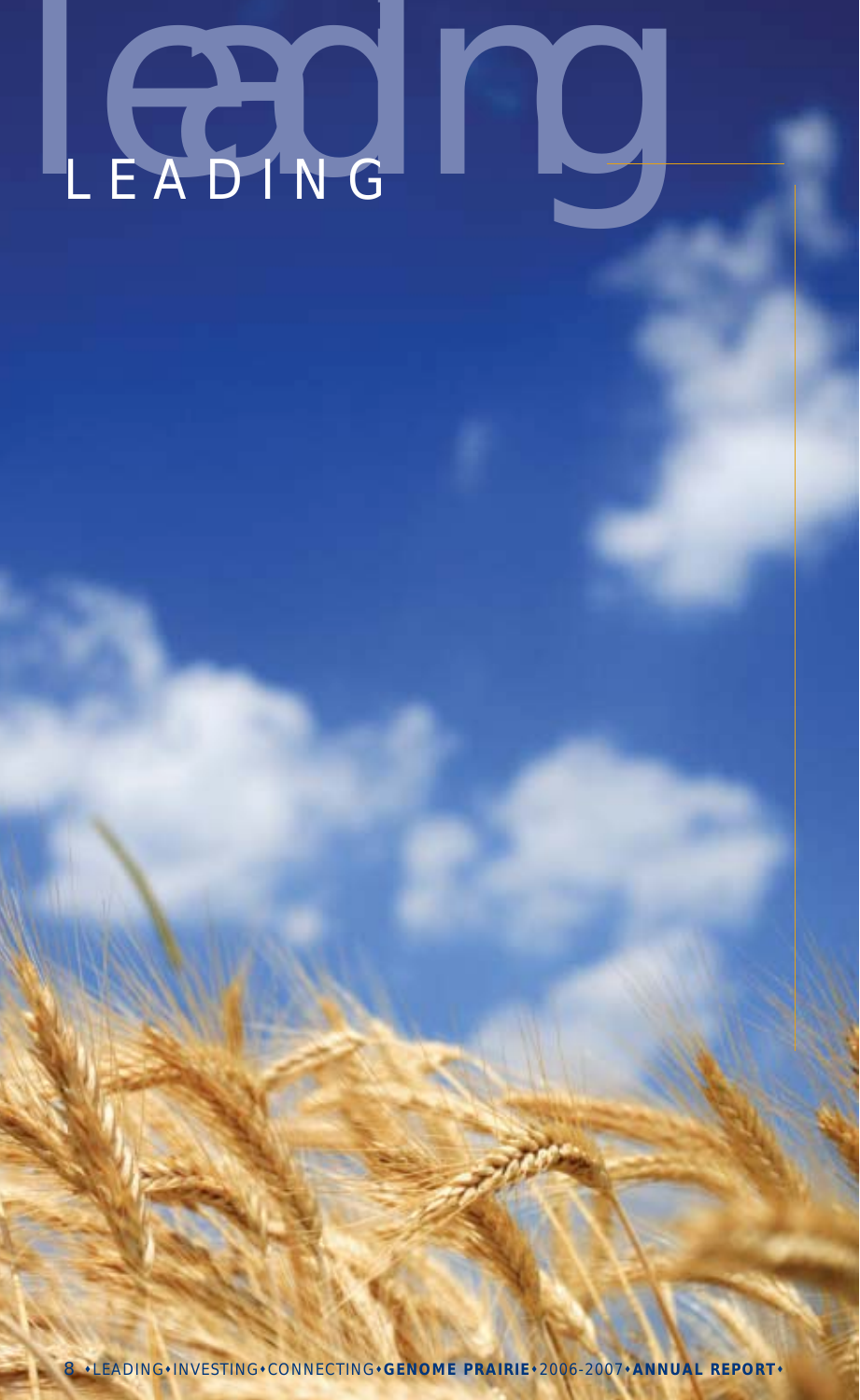# A RESOURCE FOR SCOVERY

# & Preclinical Genomics

In 2006, the North American Conditional Mouse Mutagenesis (NorCOMM) Project joined partners from around the world to create a truly international knock-out mouse project that is accelerating disease and drug research.

NorCOMM is co-led by two researchers based at the University of Manitoba and the University of Toronto. The goal of the project is to create an internationally available library of mouse embryonic stem cells containing gene knock-outs.

Working with partner projects funded by the European Commission (EUCOMM) and the American National Institutes of Health (NIH), NorCOMM represents Canada's contribution and is the leader in many areas of the initiative, such as gene trapping. NorCOMM will use a combination of high through-put random gene trap mutagenesis and targeting disease-critical genes to provide complete coverage of the mouse genome.

Genome Prairie is working with NorCOMM to bring together researchers in functional and cellular genetics from academic centres across Canada, and internationally, to collaborate on the \$24.9 million project.

To date, more than 50,000 gene-trap clones are banked and NorCOMM is working to deliver 30,000 gene trap cell lines in the next two years. NorCOMM will also create at least 500 targeted knock-out cell lines. When complete, the project is expected to cover the entire mouse genome.



**Dr. Geoff Hicks & Dr. Janet Rossant**

North American Conditional Mouse Mutagenesis (NorCOMM) Project

*Led by Genome Prairie*

### Project Leaders: Dr. Geoff Hicks, Manitoba Institute of Cell Biology CancerCare Manitoba University of Manitoba

Dr. Janet Rossant, Hospital for Sick Children

Project Manager: Dr. Carolyn Ashley

Project Value: \$24.9 M

**Genome Canada Contribution:** \$8.9 M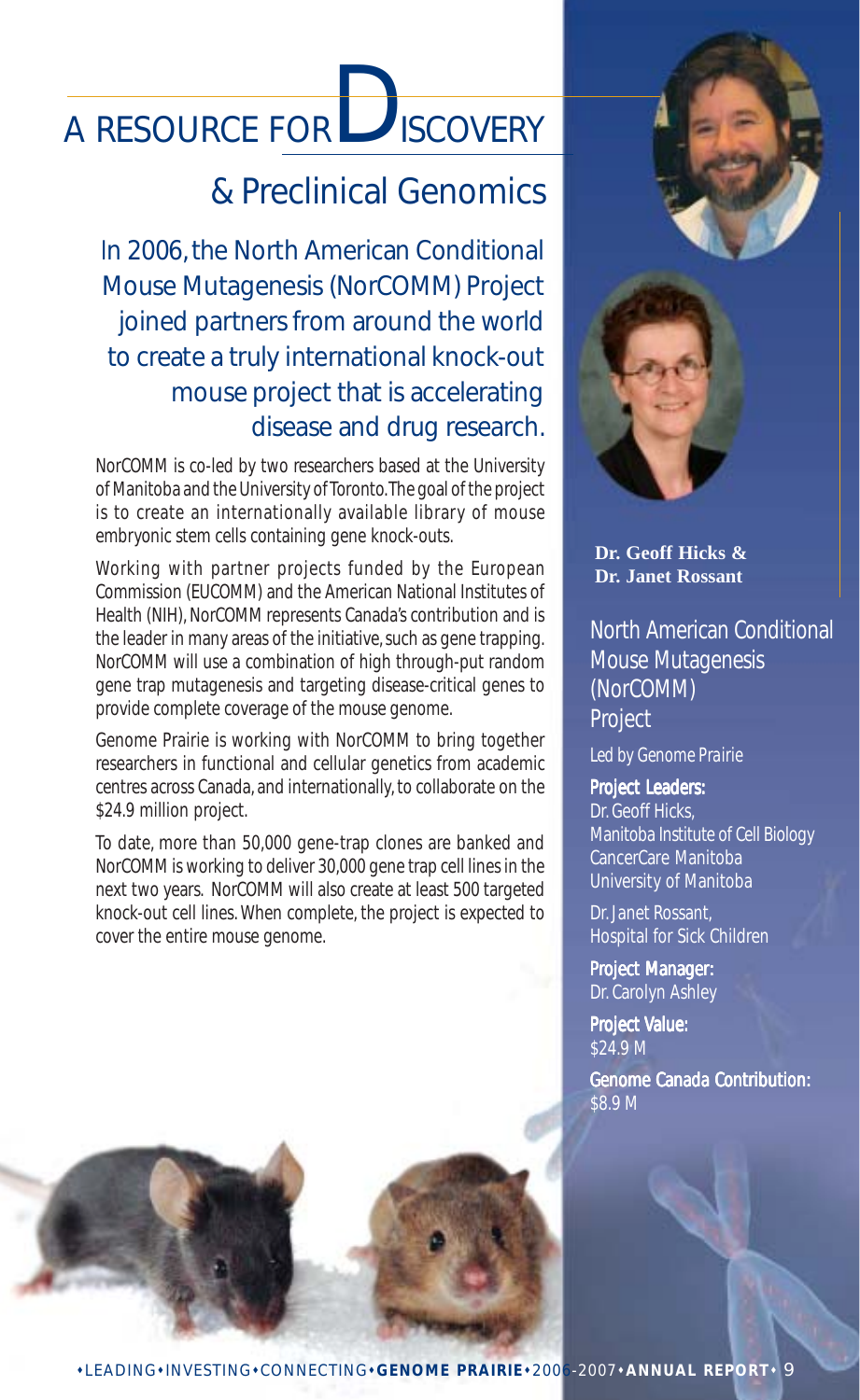



**Dr. Wilf Keller**

### Designing Oilseeds for Tomorrow's Markets

### *Led by Genome Alberta*

Project Leader: Dr. Randall Weselake, University of Alberta

*Supported by Genome Prairie* Project Leader: Dr. Wilf Keller,

National Research Council - Plant Biotechnology Institute

Project Value: \$14.8 M

**Genome Canada Contribution:** \$6.8 M

Designing and enhancing products from canola provides direct benefits to an \$11 billion industry. Designing Oilseeds for Tomorrow's Markets (DOTM) is a \$14.8 million project, with Genome Canada funding \$6.8 million. This investment allows researchers from the Prairies to pursue genetic advancements in the breeding of *Brassica napus* (*Canola*).

Scientists working on this Genome Prairie-supported project are striving to enhance the meal quality and composition of Canola.

While oil is the primary product of Canola seed, the by-product high protein meal represents more than 50% of the weight of the seed.

Improving meal quality makes Canola more competitive as a commodity, and more valuable to seed producers, oil crushers and animal producers.

Researchers are discovering ways to reduce undesirable secondary metabolites, such as glucosinolates, sinapine and phytate, in canola meal.

In a related project, a team of experts in the areas of metabolism and genetics are collaborating to exploit the data collected from genomic and proteomic investigation of the large array of genes that are responsible for seed composition in Brassica crops.

DOTM supports Western Canadian farmers by expanding their production options, allowing them to continue to lead the world in a highly competitive market.

10 !LEADING!INVESTING!CONNECTING!**GENOME PRAIRIE**!2006-2007!**ANNUAL REPORT**!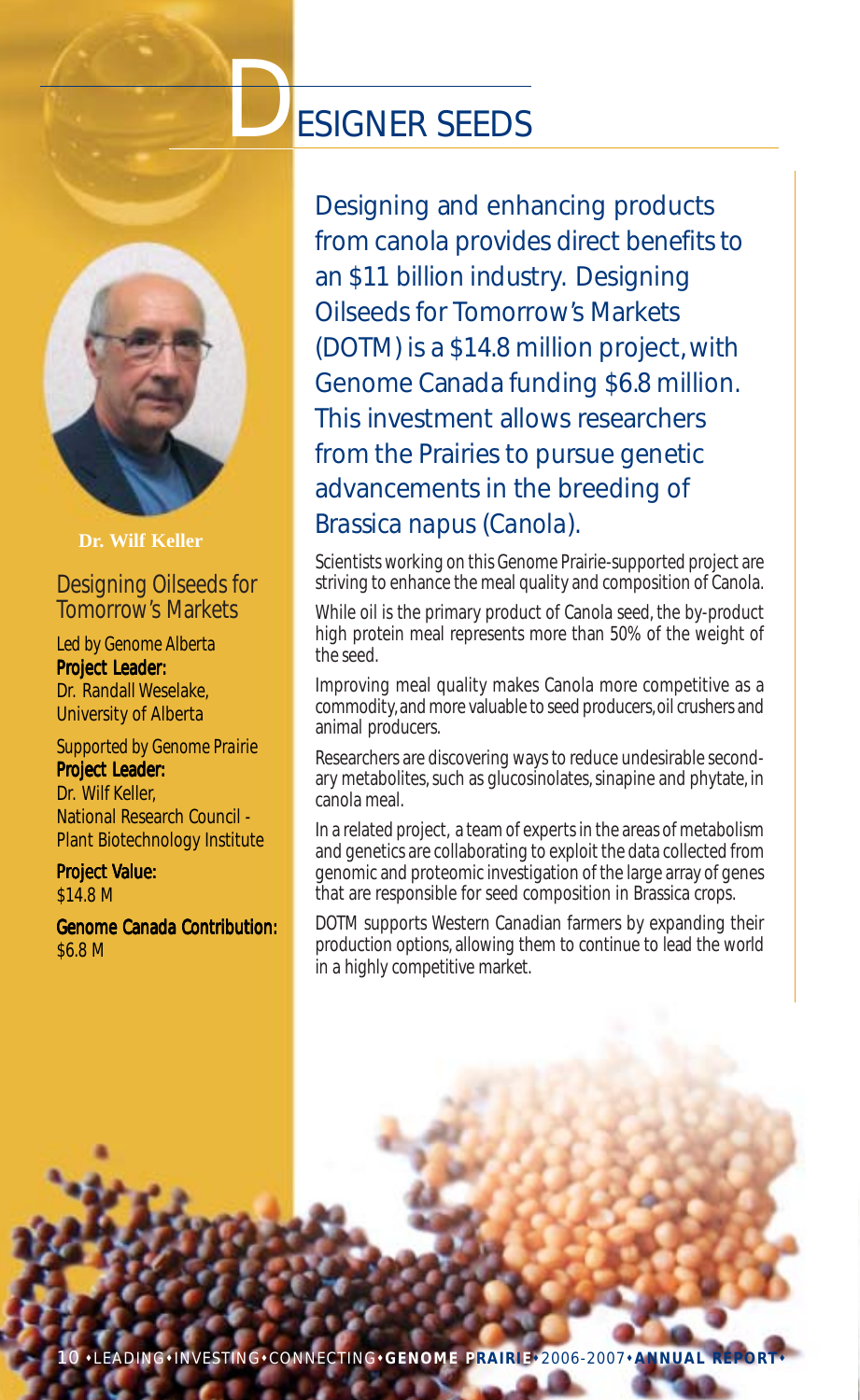# CROP ADAPTATION **GENOMICS**

# Rye is the most frost-tolerant commercial cereal crop grown in Western Canada. Its market, however, is only 10 percent of winter wheat and one percent of all wheat.

Numerous biochemical, physiological and metabolic processes give rye its ability to handle the cold. Discovering the responsible genes and transferring those traits to wheat crops would expand opportunities for Prairie grain producers.



By producing new, higher yielding, higher value wheat and other cereals with increased frost tolerance, growers can take advantage of early season moisture and weed competitiveness. These advantages minimize soil erosion and reduce herbicide use, thereby improving financial and environmental sustainability of farms.

However, rye's cold temperature genetics cannot easily be bred into wheat as they are not expressed

when combined with wheat genes. When breeders cross rye with other cereals using conventional techniques, cold tolerant traits are not transferred to new plants.

The Use of Genomic Tools for Crop Improvement in Temperate Climates project provides genomic tools to plant breeders seeking improved frost tolerance for cereal crops. Stress from low temperatures triggers processes that cause hardy crops like rye to protect themselves from environmental extremes.

These plant responses to low temperature stress are similar to reactions by other plants to dehydrating stresses such as drought and salinity. Researchers expect that the identification of new genes involved in cold tolerance will also create improved understanding of the metabolic pathways involved in other yield limiting abiotic stresses.

This \$8.1 million project supports exclusive research on behalf of the Canadian cereal grain industry, which produced 40.8 million tonnes of grain in 2006 with a value of over \$7.5 billion.



**Dr. Brian Fowler**

### Use of Genomic Tools for Crop Improvement in Temperate Climates

*Led by Genome Prairie* Project Leader: Dr. Brian Fowler, University of Saskatchewan

Project Manager: Chris Barker

Project Value: \$8.1 M

**Genome Canada Contribution:** \$4.1 M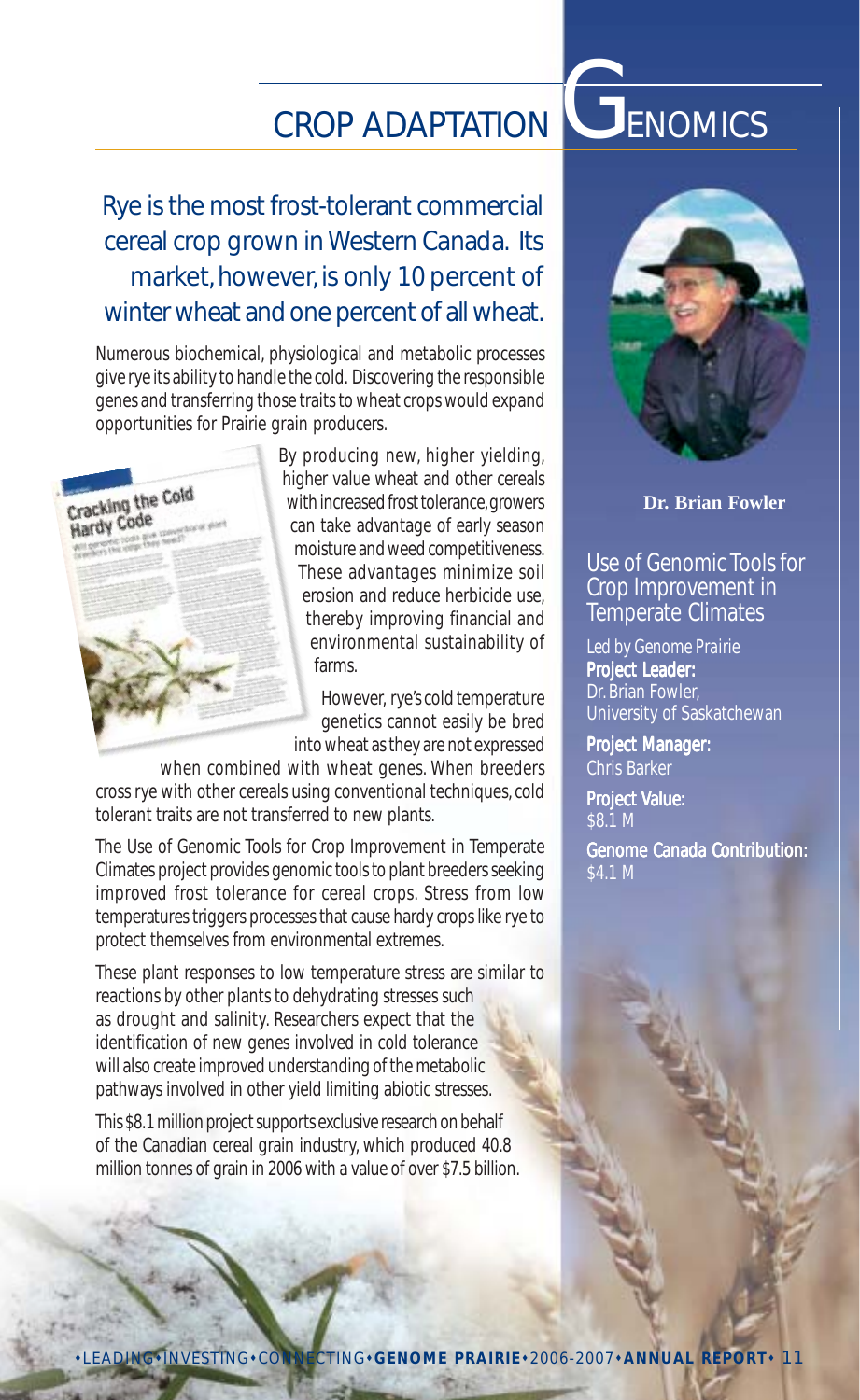# EALTH & IMMUNITY



**Dr. Lorne Babiuk**

### The Pathogenomics of Innate Immunity

*Led by Genome British Columbia* Project Leader:

Dr. Robert Hancock, University of British Columbia

*Supported by Genome Prairie* Project Leader:

Dr. Lorne Babiuk, Vaccine and Infectious Disease **Organization** 

Project Value: \$17.1 M

**Genome Canada Contribution:** \$8.5 M

# Innate immunity is the body's way of protecting itself from disease-causing microbes.

However, if over-stimulated, this powerful disease-fighting system can have tissue damaging side-effects, including severe inflammation. Understanding the immune system's processes is crucial to harnessing its abilities to defend the body.

The increasing prevalence of bacteria and viruses capable of overcoming natural immune system defenses and existing antimicrobial drugs is creating media headlines and concern in the medical community.

Diseases such as Severe Acute Respiratory Syndrome (SARS), Bovine Spongiform Encephalopathy (BSE) and Avian flu have cost Canadians nearly \$16 billion over the past five years. The World Health Organization (WHO) estimates the international cost of SARS to be more than \$30 billion. WHO identified *zoonosis* - the animal to human transmission of disease - as one of the greatest global threats of this century.

Vaccines stimulate a body to create specialized defenses for specific diseases, but they rely on innate immunity for the foundation of their defense against infection.

Researchers are seeking to understand the genetic systems of innate immunity to make existing vaccines more effective and to develop new vaccines that take full advantage of innate immunity.

Working with academic and industry partners, researchers are isolating genes of interest to create platform technologies that can be applied to the development of human and livestock vaccine systems.

Genome Prairie and Genome British Columbia researchers are using computer-assisted biological and genomic tools, and bioinformatics to map the complex, systemic reactions to infection. Using computer systems to look at more than 20,000 genes in each of three large animal species models (human, bovine and equine), scientists are determining which genes are responsible for innate immunity.

Using genomic analysis, researchers are developing novel methods of building innate responses to infections before they become serious societal issues.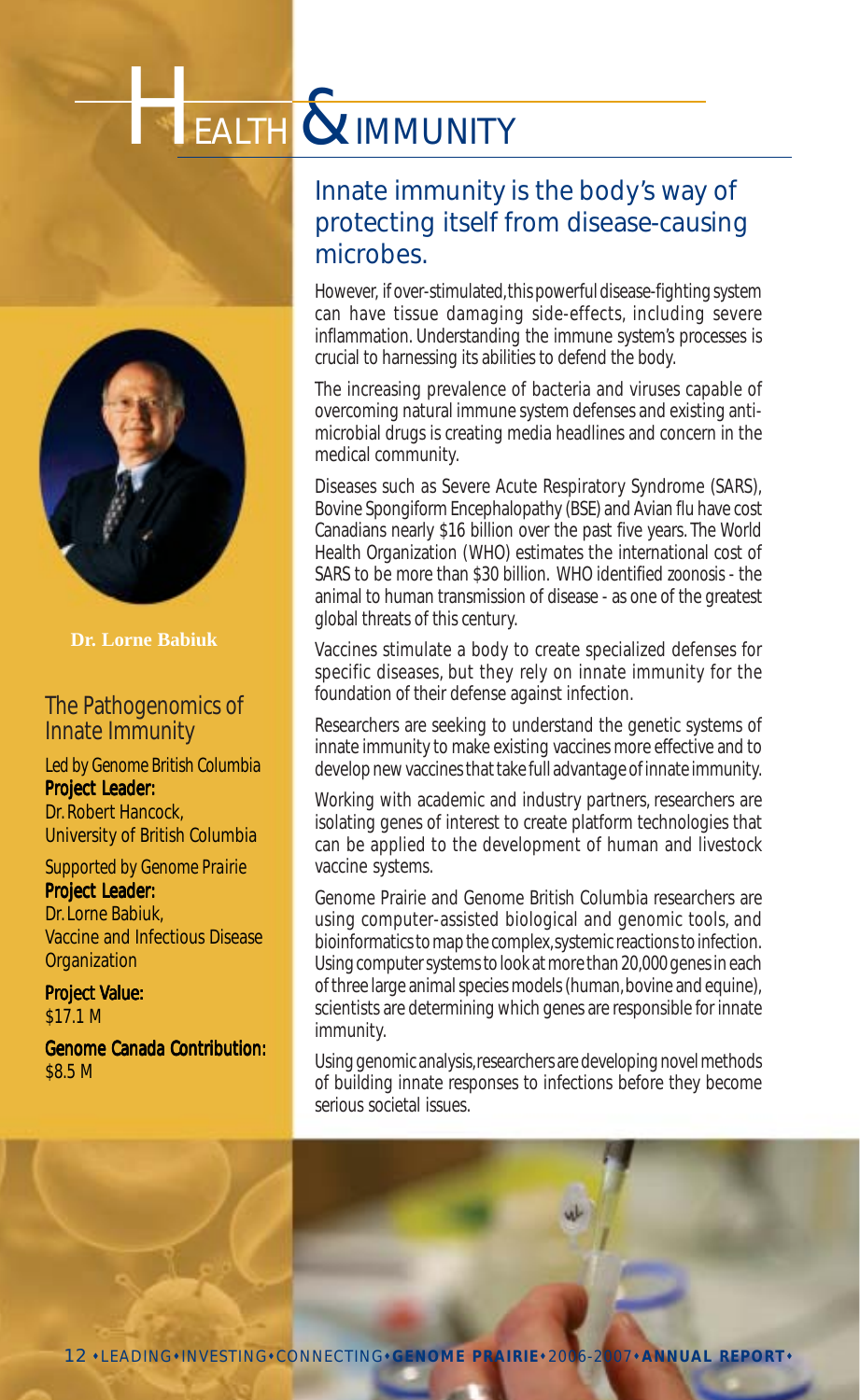# INVES

**INVESTING** 

# *...in our future!*

 $\sqrt{2}$ 

!LEADING!INVESTING!CONNECTING!**GENOME PRAIRIE**!2006-2007!**ANNUAL REPORT**! 13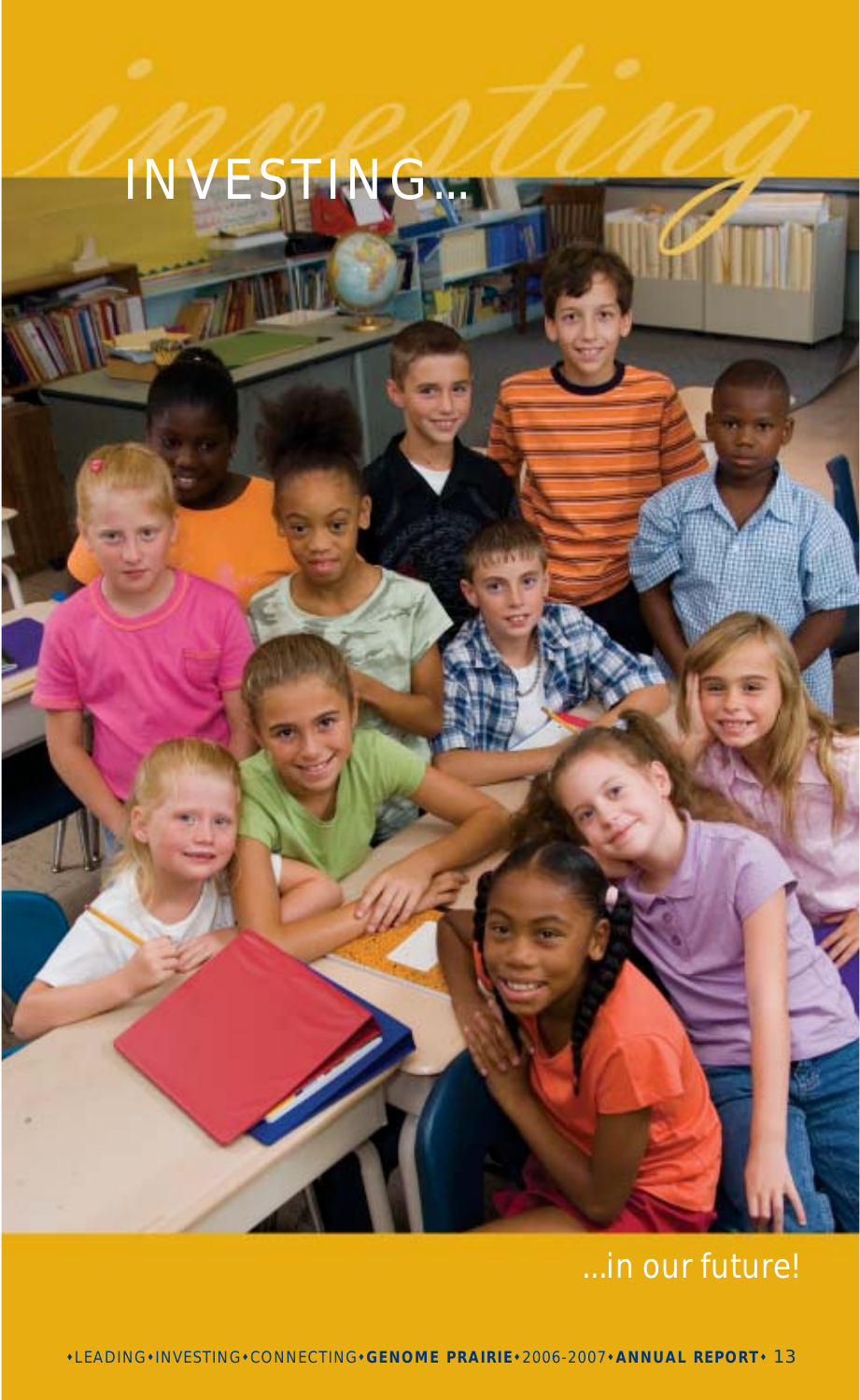# **GE3LS:**

# Responsible Research

"GE3 LS" is a term used to represent the Ethical, Economic, Environmental, Legal and Social implications of genomics



research. Genome Prairie promotes GE3 LS awareness by including GE3 LS researchers on each project team.

The North American Conditional Mouse Mutagenesis (NorCOMM) project, for example, is examining the impact of developing a global public repository of single gene knock-outs of mouse embryonic cells and gametes. GE<sup>3</sup>LS researchers are involved in assessing the opportunity costs and benefits of global access to the database model.

In the area of genetically enhanced flax or plants with novel traits, researchers are consulting growers' associations and examining market issues. Market acceptability, effects on the environment and social issues related to crop breeding are also being discussed. Improved economics for producers is also part of the decision making equation.

Comparative analysis of cold tolerance in cereal crops contains several GE<sup>3</sup>LS issues. Improved frost tolerance in fall sown crops could increase their use in areas of marginal farmland, reducing soil erosion and increasing financial returns to growers, while novel traits in cereal crops challenge regulatory policies and industrial handling systems. GE<sup>3</sup>LS research is examining all of these factors.

Public understanding of genomics is critical for advancing genetic research at all levels. Relationships between public benefit, science and commercialization are being examined in the Pathogenomics of Innate Immunity project as its researchers seek to improve the way vaccines enable the body to defend against disease.

Genomics is a multi-disciplinary field which touches many facets of our lives. Genome Prairie promotes responsible research through the facilitation and support of open dialogue about GE<sup>3</sup>LS issues withi<mark>n the</mark> research, public, government and industrial communities.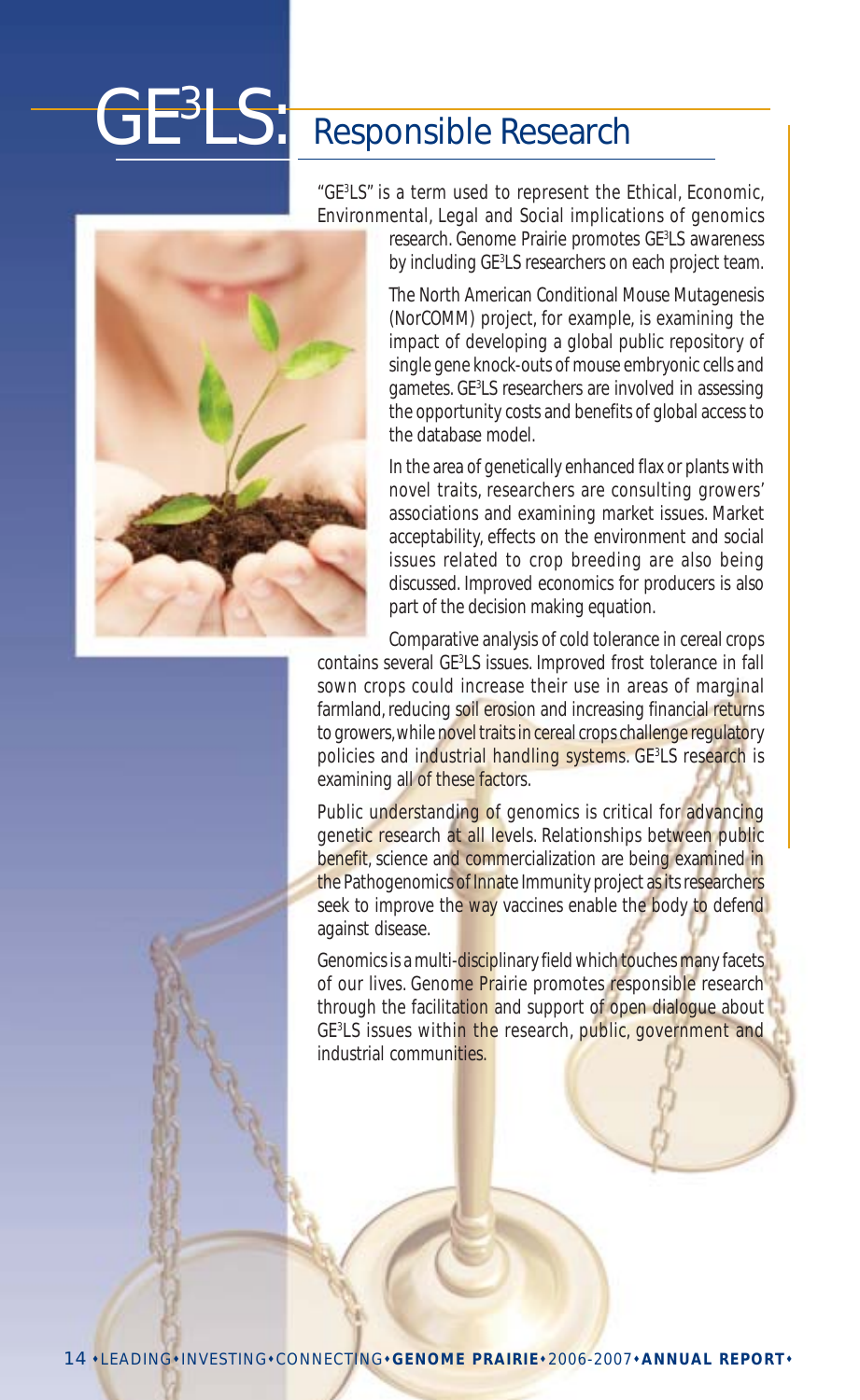# **E**DUCATION & PUBLIC OUTREACH

Awareness of genomics research and its crucial role in the future of Canada forms a significant component of Genome Prairie's efforts to deliver the benefits of genomics to Canadians.



Through the sponsorship of a screening of the award-winning film *The Score* in Saskatoon and Regina, the public was invited to explore the potential issues between science and society. The screening created opportunities for dialogue between the audience and an expert panel of scientists and industry leaders about key GE<sup>3</sup>LS issues.

Keeping Canada internationally competitive begins by educating tomorrow's

scientists today. Genome Prairie sponsors the sanofi-aventis Biotech Challenge (SABC) in Manitoba and Saskatchewan. By providing awards to high school students for top genomics projects, Genome Prairie encourages awareness and interest for young people in the research field.

Genome Prairie sponsors other educational activities, such as the Crime Scene Investigation (CSI) and Debunking DNA workshops at the Saskatchewan Science Centre in Regina. These programs provide hands-on activities and invite students to get excited about science and to learn about the opportunities it offers.

By providing the most recent research information and raising awareness of the applications of genomics research, Genome Prairie continues to educate and facilitate the transfer of knowledge to its stakeholders.



Education: It's knowing where to go to find out what you need to know; and it's knowing how to use the information once you get it. 66<br>Educa<br>It's kn

 $\begin{array}{c} \bigcirc \\ \bigcirc \\ \text{William Fea} \\ \text{llisher and A} \end{array}$ **~ William Feather,** *(1889–1981)*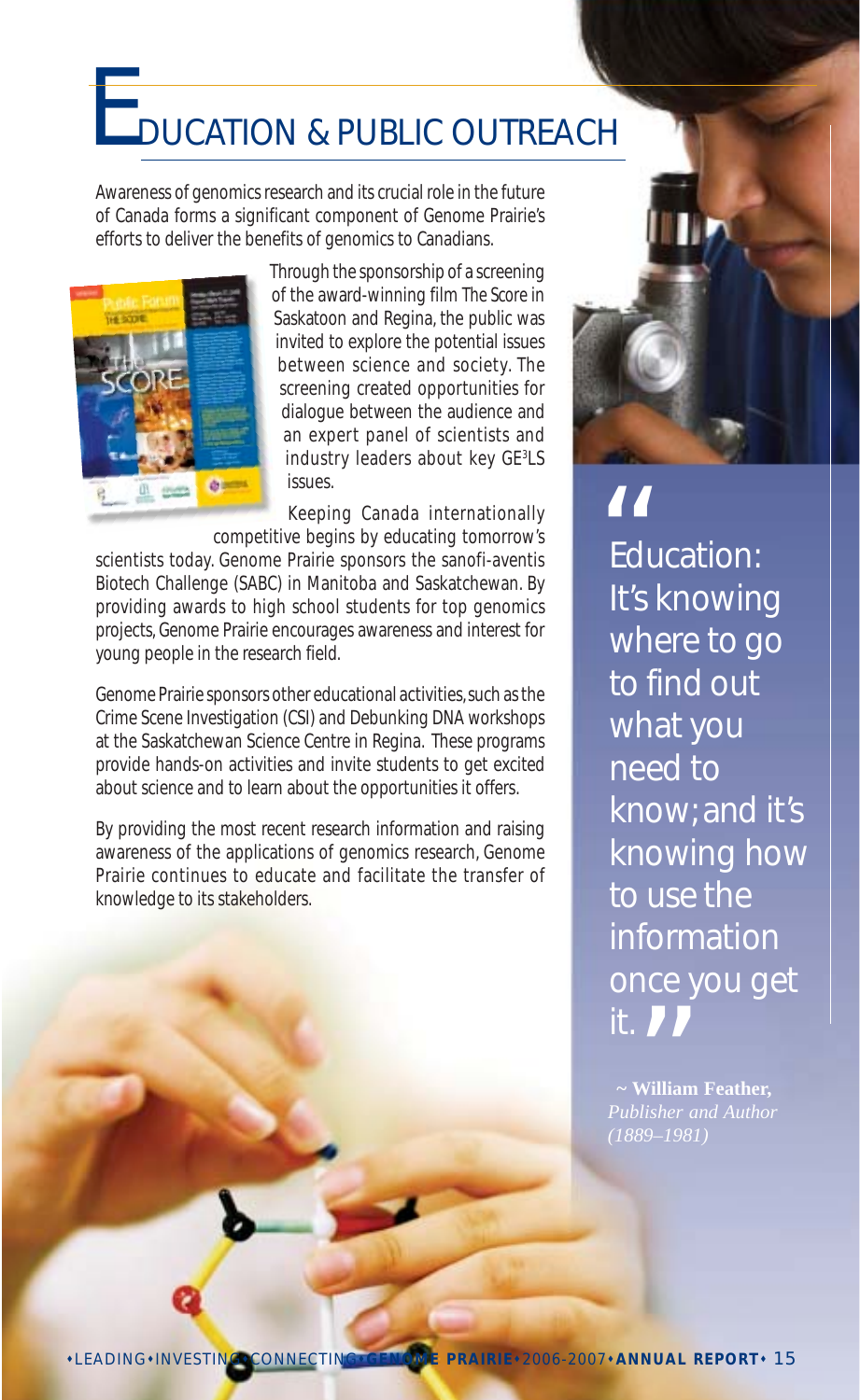# **CONNECTING**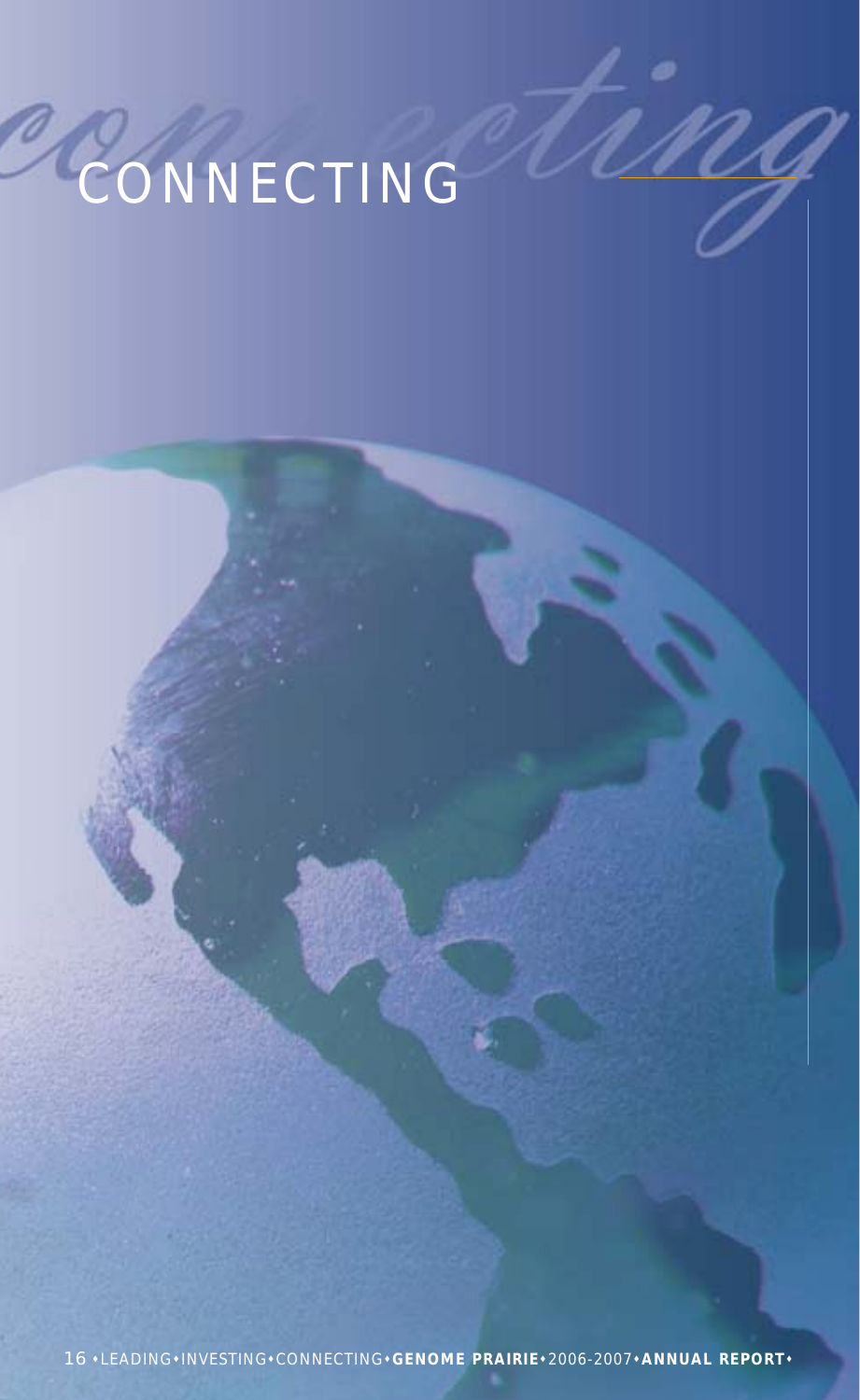# TRATEGIC PARTNERS

Regional, national and international partners are key to successful research discoveries and innovations. Genome Prairie believes in the collaborative efforts of networks and relationships to enhance the beneficial global impact of genomic research.

# We would like to acknowledge our strategic partners in this mission:

Advancing Canadian Agriculture and Agri-Food Saskatchewan Ag-West Bio Inc. Agricultural Biotechnology International Conference Foundation Agriculture and Agri-Food Canada Agriculture Development Fund Alberta Agricultural Research Institute Alberta Cancer Board Alberta Ingenuity Centre for Machine Learning Alberta Livestock Industry Development Fund Australian Phenomics Facility Bio Tools Inc. British Columbia Cancer Agency Canadian Cystic Fibrosis Foundation Canadian Foundation for Innovation CancerCare Manitoba Canola Council of Canada Chenomx Inc. Cryolab Ducks Unlimited European Conditional Mouse Mutagenesis Flax Canada 2015 Flax Council of Canada Gates Foundation Genome Alberta Genome Atlantic Genome British Columbia Genome Canada Genome Québec Inimex Pharmaceuticals Inc. Institut für Entwicklungsgenetik, GSF Irish Department of Agriculture and Food Manitoba Institute of Cell Biology Manitoba Science, Technology, Energy and Mines MDS Sciex Merial Limited Michael Smith Foundation for Health Research Mount Sinai Hospital National Institutes of Health National Research Council - Plant Biotechnology Institute

National University of Singapore Ontario Genomics Institute Ontario Cattlemen's Association Oregon State University Poultry Industry Council of Canada Province of Alberta Province of Manitoba Province of Québec Province of Saskatchewan Research Institute of Crop Production, Czech Republic Roslin Institute Saskatchewan Industry and Resources Saskatchewan Trade and Export Partnership Saskatchewan Health Research Foundation Science Foundation Ireland Simon Fraser University St. Boniface General Hospital Sun Microsystems Inc. Swedish University of Agricultural Sciences The Hospital for Sick Children The Wellcome Trust Sanger Institute Trinity College United States Department of Agriculture University of Adelaide University of Alberta University of Auckland University of British Columbia University of Calgary University of California Davis University of Giessen University of Manitoba University of Manitoba - Faculty of Medicine University of Manitoba - Richardson Centre for Functional Foods and Nutraceuticals University of Saskatchewan University of Toronto Vaccine and Infectious Disease Organization Western Ag Innovations Western Grains Research Foundation Western Economic Diversification Canada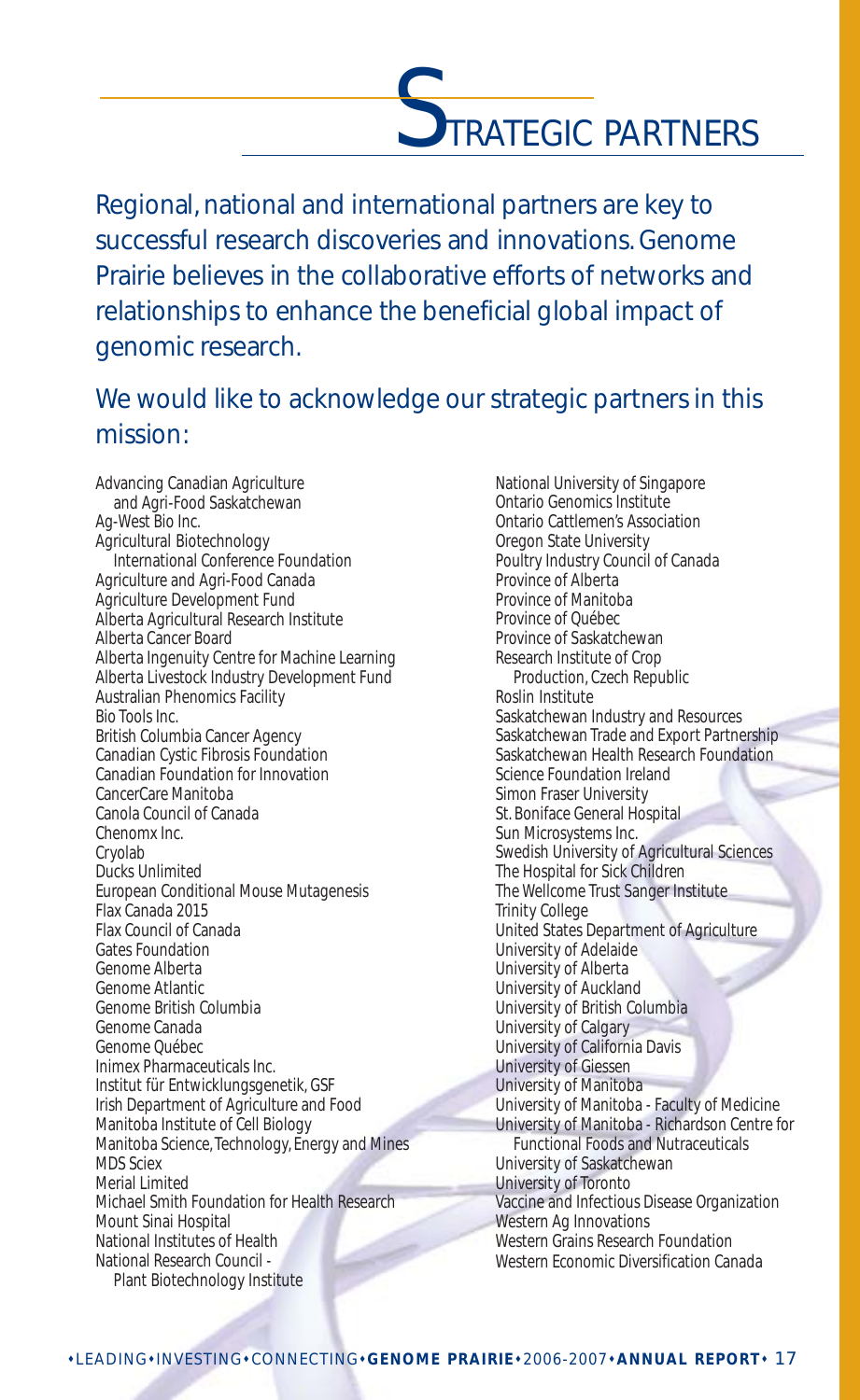### **FINANCIAL STATEMENT OF GENOME PRAIRIE**

Year ended March 31, 2007

# **JDITOR'S REPORT** TO THE DIRECTORS

We have audited the statement of financial position of Genome Prairie as at March 31, 2007 and the statements of earnings and changes in net assets and cash flows for the year then ended. These financial statements are the responsibility of the Corporation's management. Our responsibility is to express an opinion on these financial statements based on our audit.

We conducted our audit in accordance with Canadian generally accepted auditing standards. Those standards require that we plan and perform an audit to obtain reasonable assurance whether the financial statements are free of material misstatement. An audit includes examining, on a test basis, evidence supporting the amounts and disclosures in the financial statements. An audit also includes assessing the accounting principles used and significant estimates made by management, as well as evaluating the overall financial statement presentation.

In our opinion, these financial statements present fairly, in all material respects, the financial position of the Corporation as at March 31, 2007 and the results of its operations and its cash flows for the year then ended in accordance with Canadian generally accepted accounting principles.

Chartered Accountants Saskatoon, Canada

June 18, 2007

KPMG LLP Chartered Accountants Telephone: 306-934-6200 Fax: 306-934-6233 600 - 128 4th Avenue South Saskatoon, SK S7K 1M8 Website: www.kpmg.ca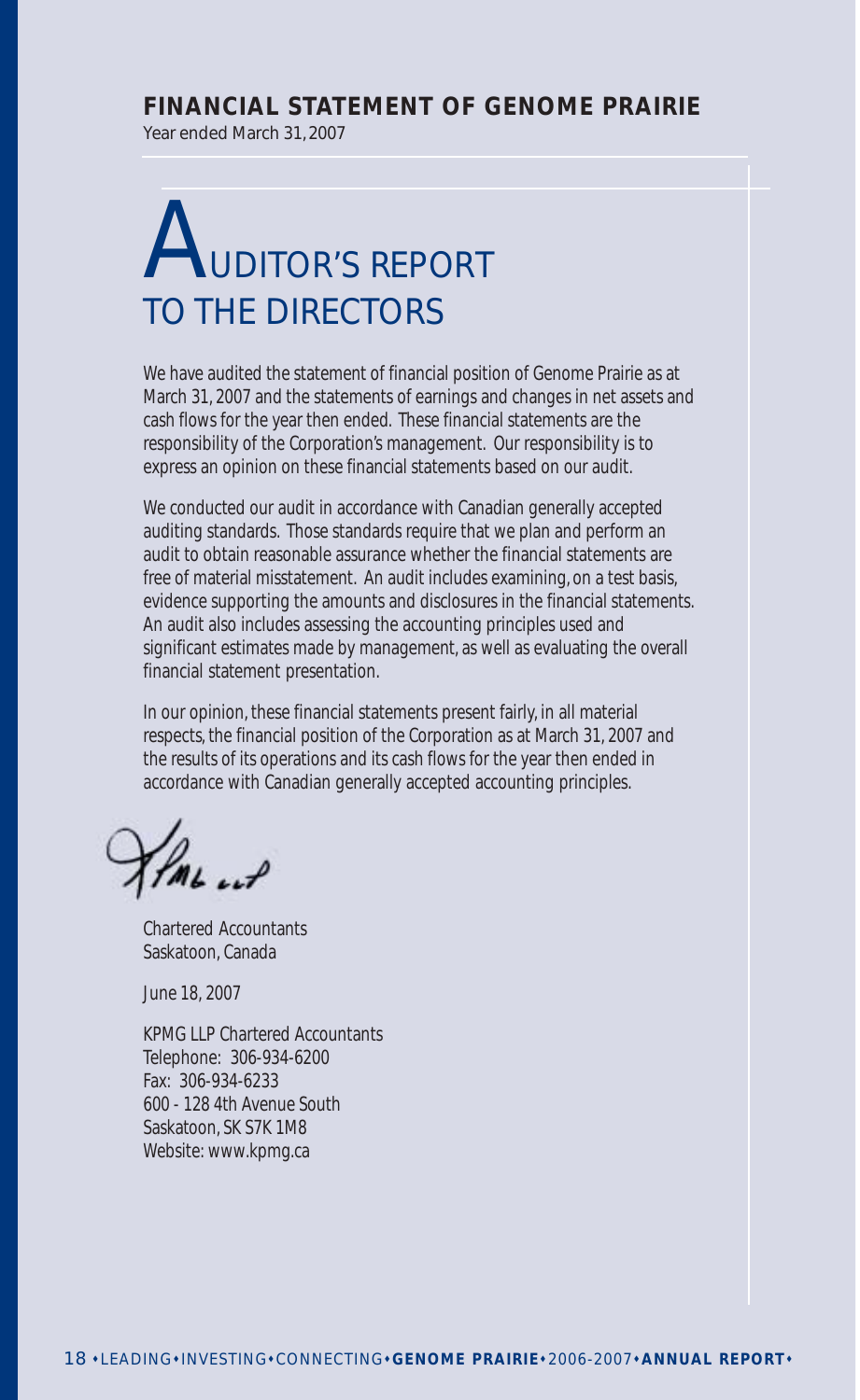### **Statement of Financial Position**

March 31, 2007, with comparative figures for 2006

|                                               | 2007            |    | 2006      |
|-----------------------------------------------|-----------------|----|-----------|
| Assets                                        |                 |    |           |
| Current assets:                               |                 |    |           |
| Cash                                          | \$<br>4,265,383 | \$ | 2,063,551 |
| Receivables                                   | 48,548          |    | 82,292    |
| <b>GST</b> receivable                         | 17,488          |    | 70.843    |
| Project advances                              | 651,725         |    | 305,863   |
| Prepaid expenses                              | 12,278          |    | 6,100     |
|                                               | 4.995.422       |    | 2.528.649 |
| Equipment and leasehold improvements (note 3) | 22,803          |    | 17,743    |
|                                               | 5,018,225       | S  | 2,546,392 |

# Liabilities and Net Assets

|                                                                                                        | 5,018,225           | 2,546,392           |
|--------------------------------------------------------------------------------------------------------|---------------------|---------------------|
| Net Assets<br>Unrestricted                                                                             | 265,486             | 180,347             |
|                                                                                                        | 4.752.739           | 2.366.045           |
| Deferred contributions:<br>Expenses of future periods (note 4)<br>Equipment and leasehold improvements | 4,527,685<br>22,803 | 2,121,194<br>17,743 |
| Current liabilities:<br>Accounts payable and accrued liabilities                                       | \$<br>202.251       | \$<br>227,108       |

See accompanying notes to financial statements.

On behalf of the Board:

 $\overline{\mathcal{L}}$ Director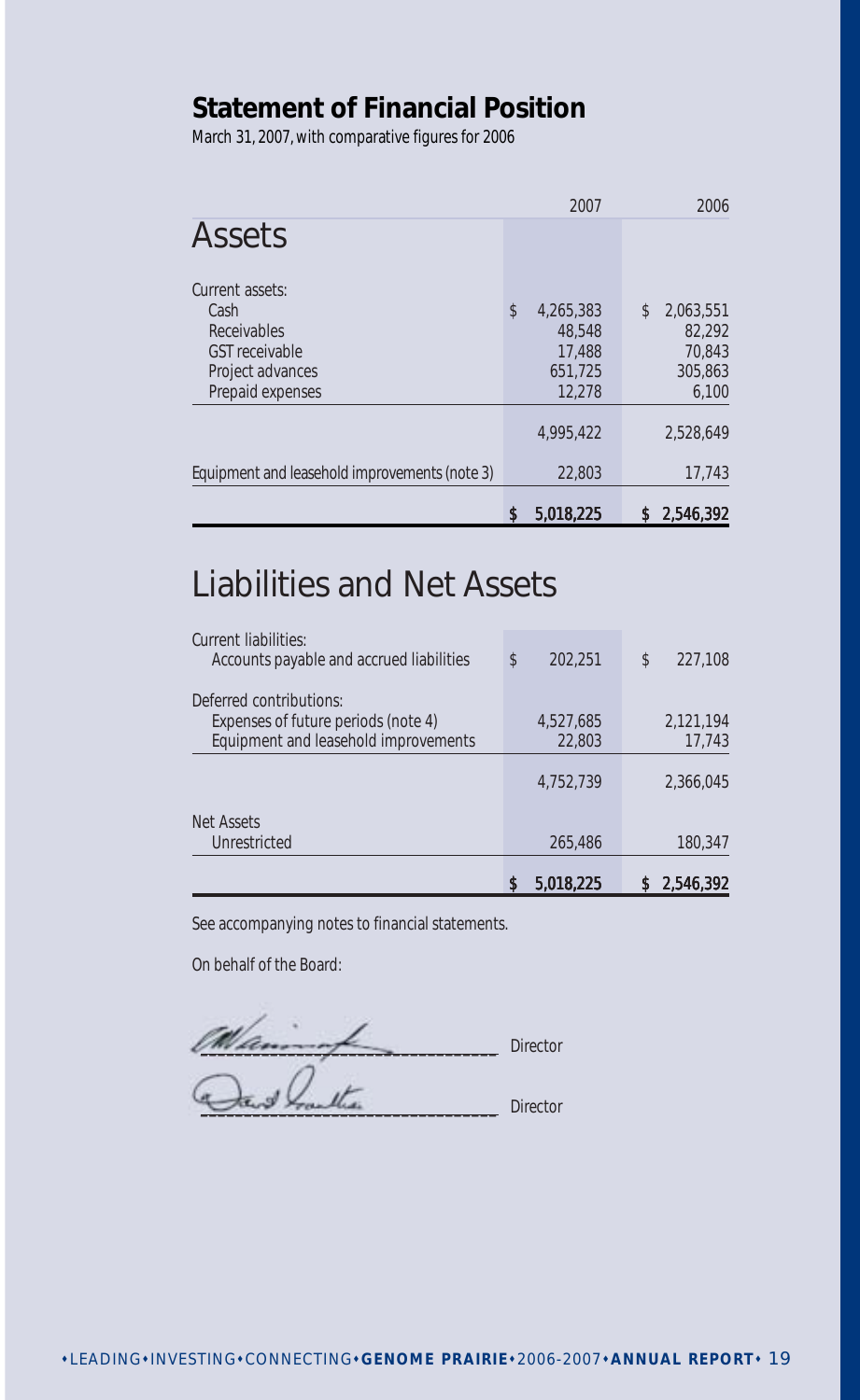# **Statement of Earnings and Changes in Net Assets**

Year ended March 31, 2007, with comparative figures for 2006

|                                                                                                                  | 2007                       | 2006                              |
|------------------------------------------------------------------------------------------------------------------|----------------------------|-----------------------------------|
| Revenue:<br>Project revenues (note 4)<br>Administrative support revenues (note 4)                                | \$<br>8,952,641<br>848,277 | \$28,153,410<br>957,888           |
| Amortization of deferred capital<br>contributions related to equipment<br>and leasehold improvements<br>Interest | 25,526<br>243,850          | 8,120<br>112,719                  |
|                                                                                                                  | 10,070,294                 | 29,232,137                        |
| Expenses:<br>Research project expenditures<br>General and administrative<br>Research project development         | 8,952,641<br>1,006,988     | 28,137,091<br>1,050,529<br>16,319 |
| Amortization                                                                                                     | 25,526                     | 8,120                             |
|                                                                                                                  | 9,985,155                  | 29,212,059                        |
|                                                                                                                  |                            |                                   |
| Excess of revenue over expenses                                                                                  | 85,139                     | 20,078                            |
| Gain on sale of equipment                                                                                        |                            | 32,292                            |
| Net earnings                                                                                                     | 85,139                     | 52,370                            |
| Net assets, beginning of year                                                                                    | 180,347                    | 127,977                           |
| Net assets, end of year                                                                                          | S<br>265,486               | 180,347<br>\$                     |

See accompanying notes to financial statements.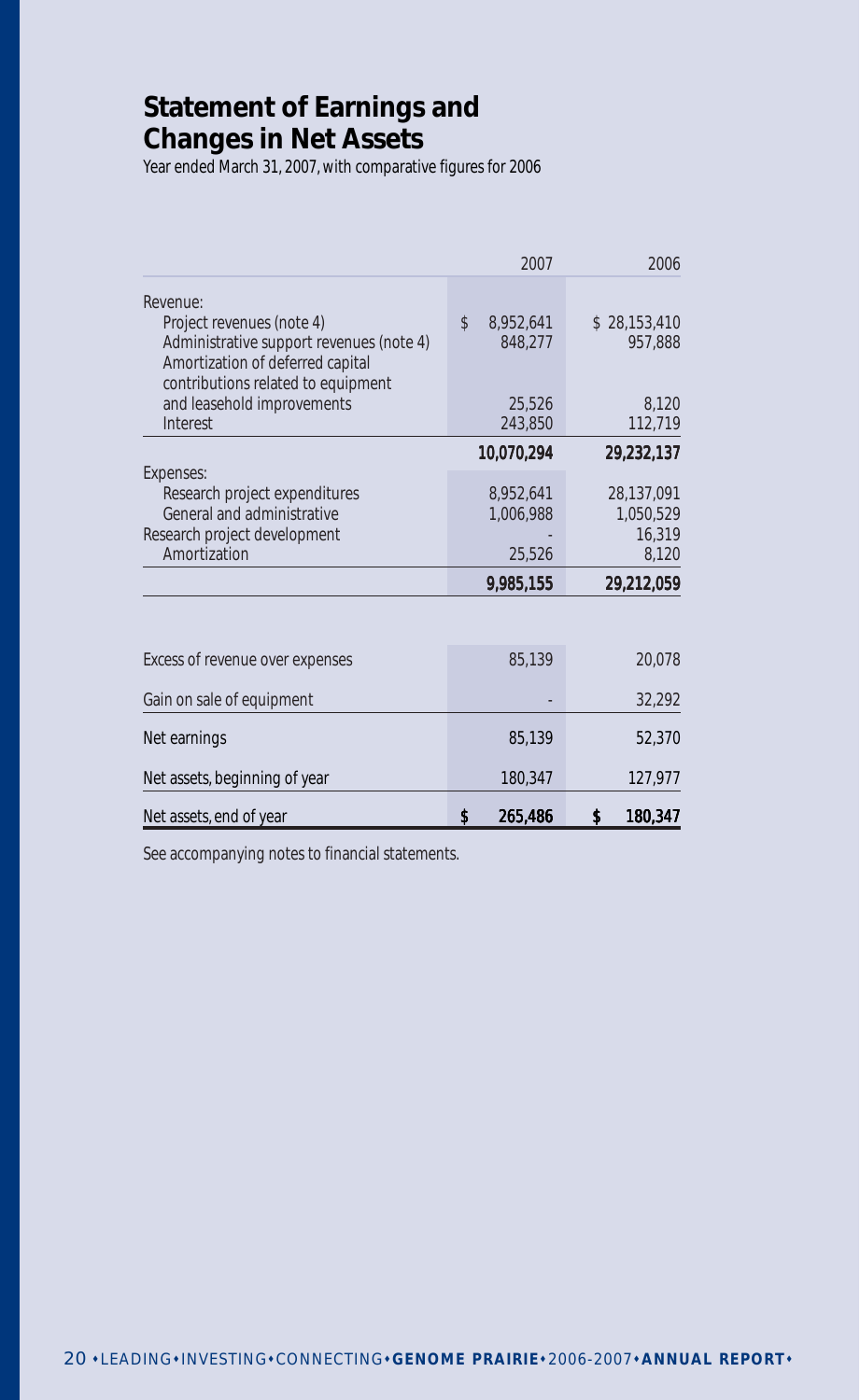# **Statement of Cash Flows**

Year ended March 31, 2007, with comparative figures for 2006

|                                                  | 2007         | 2006                |
|--------------------------------------------------|--------------|---------------------|
| Cash flows from (used in):                       |              |                     |
|                                                  |              |                     |
| Operations:                                      |              |                     |
| Net earnings                                     | \$<br>85,139 | \$<br>52,370        |
| Items not involving cash:                        |              |                     |
| Amortization                                     | 25,526       | 8,120               |
| Gain on sale of equipment                        |              | (32, 292)           |
| Transfer of ASRA funds to Genome Alberta         |              | (152, 292)          |
| Change in noncash operating working capital:     |              |                     |
| Receivables                                      | 33,744       | (82, 292)           |
| GST receivable                                   | 53,355       | (47,088)            |
| Funding receivable                               |              | 380.241             |
| Project advances                                 | (345, 862)   | 1,596,340           |
| Prepaid expenses                                 | (6, 178)     | 18,966              |
| Accounts payable and accrued liabilities         | (24, 857)    | (2, 307)            |
| Net change in deferred contributions             | 2,411,551    | (1,494,626)         |
|                                                  | 2,232,418    | 245,140             |
|                                                  |              |                     |
| Investing:                                       |              |                     |
| Purchase of equipment and leasehold improvements | (30,586)     | (16, 959)<br>32,292 |
| Proceeds on disposal of equipment                | (30, 586)    | 15,333              |
|                                                  |              |                     |
| Increase in cash                                 | 2,201,832    | 260,473             |
|                                                  |              |                     |
| Cash, beginning of year                          | 2,063,551    | 1,803,078           |
|                                                  |              |                     |
| Cash, end of year                                | \$4,265,383  | \$2,063,551         |

See accompanying notes to financial statements.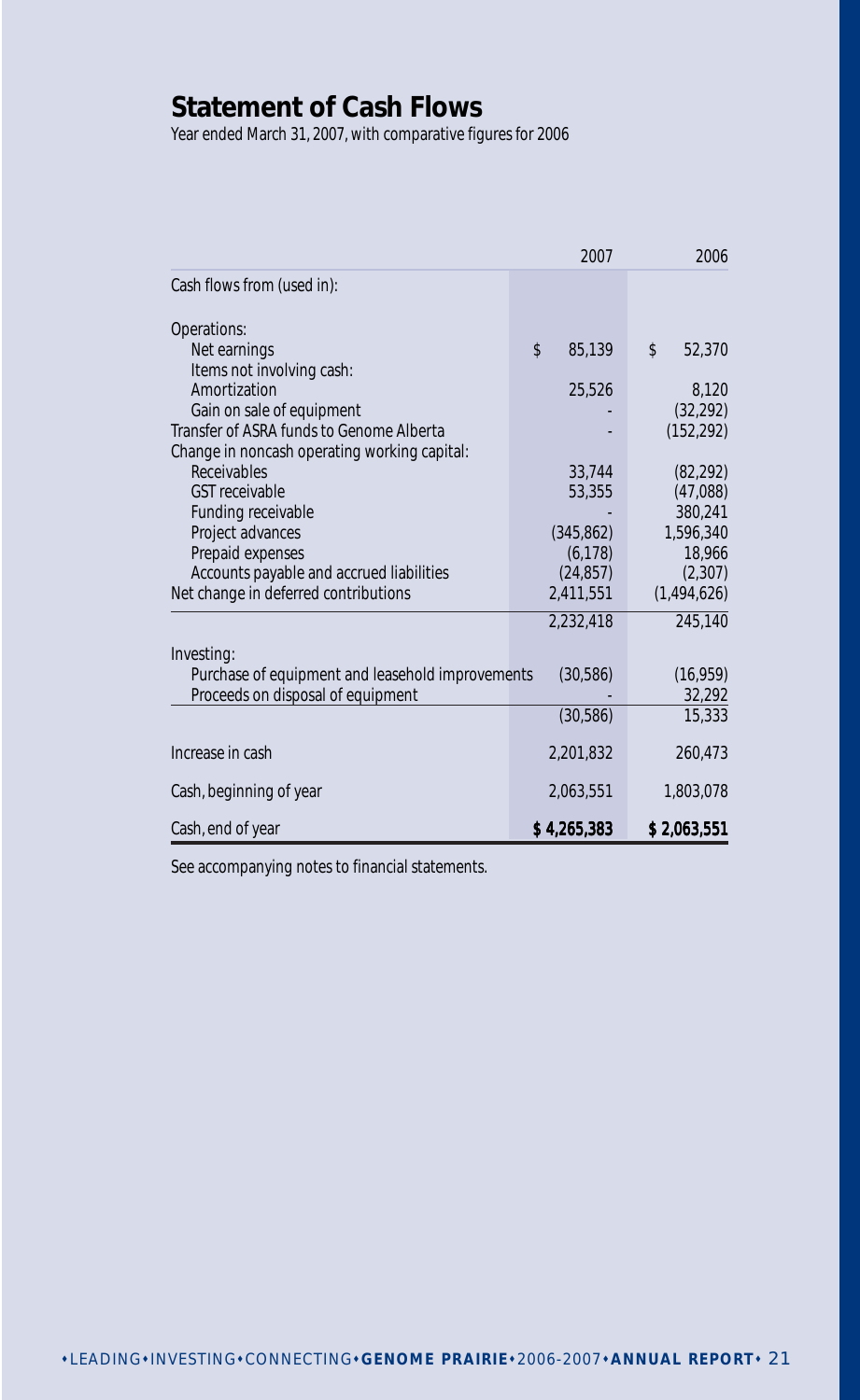### **Notes to Financial Statements**

Year ended March 31, 2007

# 1. Operations:

Genome Prairie (the "Corporation") was incorporated in 2000 under the *Canada Corporations Act* as a not-for-profit organization. The Corporation funds organizations and institutions that conduct genomic research and development for the economic benefit of the Prairie Region (Saskatchewan and Manitoba) and Canada.

# 2. Significant accounting policies:

### (a) Use of estimates:

The preparation of financial statements in conformity with Canadian generally accepted accounting principles requires management to make estimates and assumptions that affect the reported amounts of assets and liabilities and disclosure of contingent assets and liabilities at the date of the financial statements and the reported amount of revenue and expenses during the reporting period. Actual results could differ from these estimates.

### (b) Revenue recognition:

The Corporation follows the deferral method of accounting for contributions which includes funding from Genome Canada, Provincial Ministries, the Commercial sector and other funding sources. Unrestricted contributions are recognized as revenue when received or receivable if the amount to be received can be reasonably estimated and collection is reasonably assured.

Externally restricted contributions are recognized as revenue in the year in which the related expenses are incurred. Certain contributions include amounts paid directly by the funding sources to the institutions completing the research. The Corporation includes these direct payments as contributions in its financial statements. Restricted contributions applied toward the purchase of equipment and leasehold improvements are deferred and amortized to revenue on a straight line basis, at a rate corresponding with the amortization rate for the related equipment and leasehold improvements.

Contributions received in kind are recorded at their fair value.

(c) Equipment and leasehold improvements:

Equipment and leasehold improvements are recorded at cost. Amortization is provided for on the straight line basis to amortize the cost of the assets over the remaining period to March 31, 2008.

Effective April 1, 2006, the Corporation revised its amortization policy of its equipment and leasehold improvements to coincide with the funding commitment from Genome Canada, which as outlined in note 5, is for the period April 1, 2005 to March 31, 2008. The effect of this change was to increase amortization expense for the current year by \$15,400. This change has been applied on a prospective basis.

(d) Financial Instruments - Recent Accounting Pronouncements: In January 2005, the Canadian Institute of Chartered Accountants ("CICA") issued Section 1530, "Comprehensive Income", Section 3251, "Equity", and Section 3855, "Financial Instruments Recognition and Measurement". On April 1, 2007 the

(CONTINUED ON NEXT PAGE)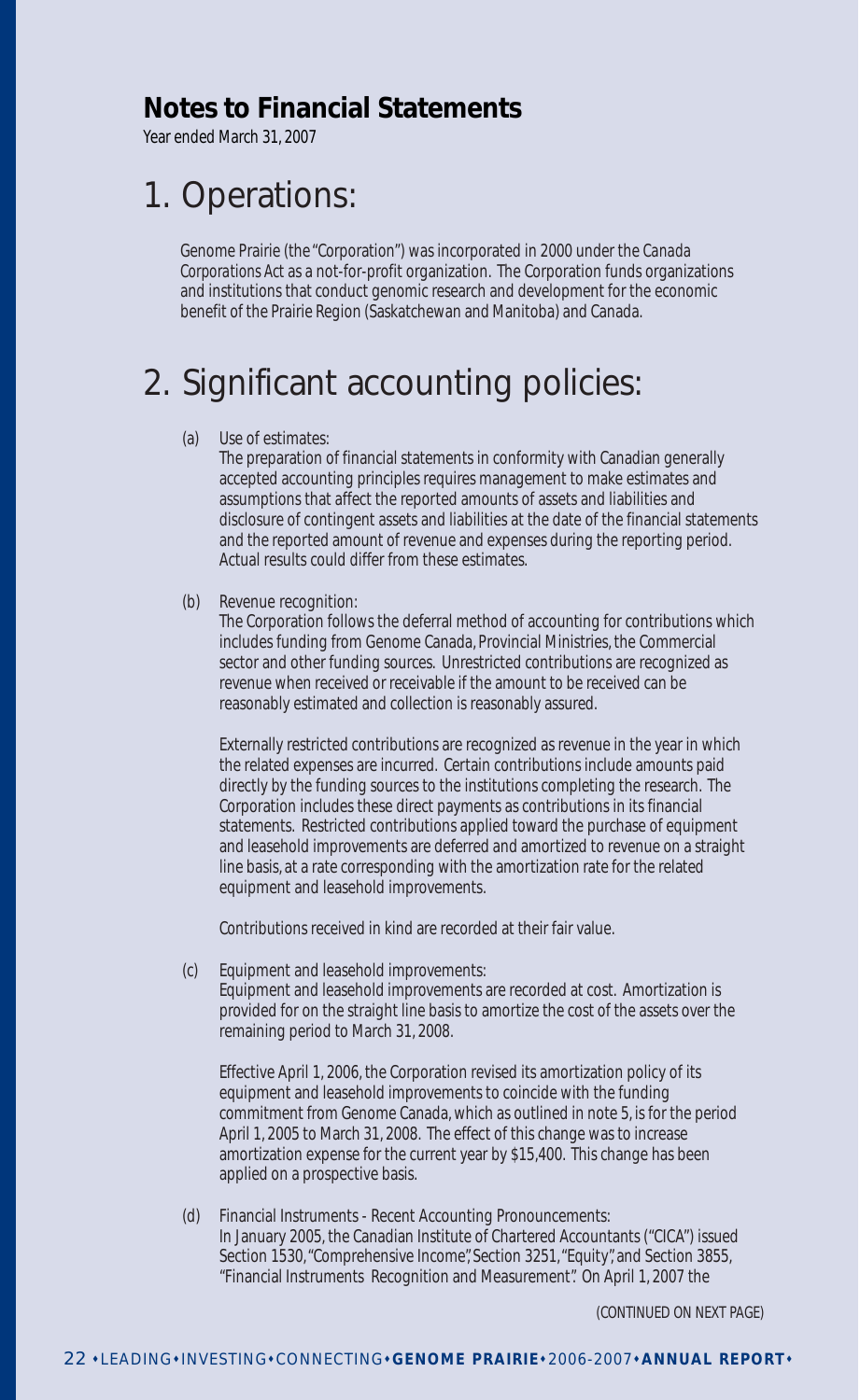# 2. (cont)

Corporation will adopt these accounting guidelines resulting from the issuance of these sections. Under the new standards, all financial assets will be classified as either loans or receivables, held-for-trading, available-for-sale, or held-to-maturity and all financial liabilities will be classified as heldfortrading or other financial liabilities.

Financial instruments classified as held-for-trading will be measured at fair value with changes in fair value recognized in net earnings. Financial assets classified as held-to-maturity or as loans and receivables and other financial liabilities will be measured at amortized cost using the effective interest rate method. Available-for-sale financial assets will be measured at fair value with changes in unrealized gains and losses recognized in other comprehensive income.

The Corporation will also be required to present a new statement of Comprehensive Income and its components, as well as the components of accumulated other comprehensive income (OCI), in its financial statements. Comprehensive income includes both net earnings and OCI. Major components of OCI include changes in unrealized gains and losses of financial asset classified as available-for-sale.

(e) Income taxes: The Corporation qualifies as a tax exempt organization under Section 149 of the Income Tax Act.

# 3. Equipment and leasehold improvements:

|                         | 67,261       | 44,458       | 22,803         | 17,743         |
|-------------------------|--------------|--------------|----------------|----------------|
| Leasehold improvements  | 13,663       | 7.014        | 6.649          | 6,946          |
| Computer software       | 7,895        | 4,327        | 3,568          | 3,239          |
| Computer equipment      | 23,084       | 15,586       | 7,498          | 3,256          |
| Furniture and equipment | \$<br>22,619 | 17,531<br>\$ | 5,088          | 4,302<br>\$    |
|                         | Cost         | amortization | value          | value          |
|                         |              | Accumulated  | <b>Netbook</b> | <b>Netbook</b> |
|                         |              |              | 2007           | 2006           |

# 4. Expenses of future periods:

Deferred contributions represent unspent externally restricted amounts for the purpose of providing funding to approved projects and for Corporate operating expenses in future periods.

|                                    | 2007           | 2006            |
|------------------------------------|----------------|-----------------|
| Opening deferred contributions     |                |                 |
| for expenses of future periods     | 2,121,194<br>S | 3,776,951<br>\$ |
| Contributions for the year:        |                |                 |
| Saskatchewan Government            | 4,600,000      | 202,214         |
| Genome Canada                      | 3,228,379      | 15,953,761      |
| University of California Davis     | 1,462,499      |                 |
| European Mouse Mutagenesis Project | 1,371,867      |                 |
| Agriculture and AgriFood Canada    | 308,891        | 264,397         |
| Genome Alberta                     | 308,186        |                 |
| Province of Manitoba               | 290,000        |                 |
| Oregon State                       | 277.653        |                 |
|                                    |                |                 |

(CONTINUED ON NEXT PAGE)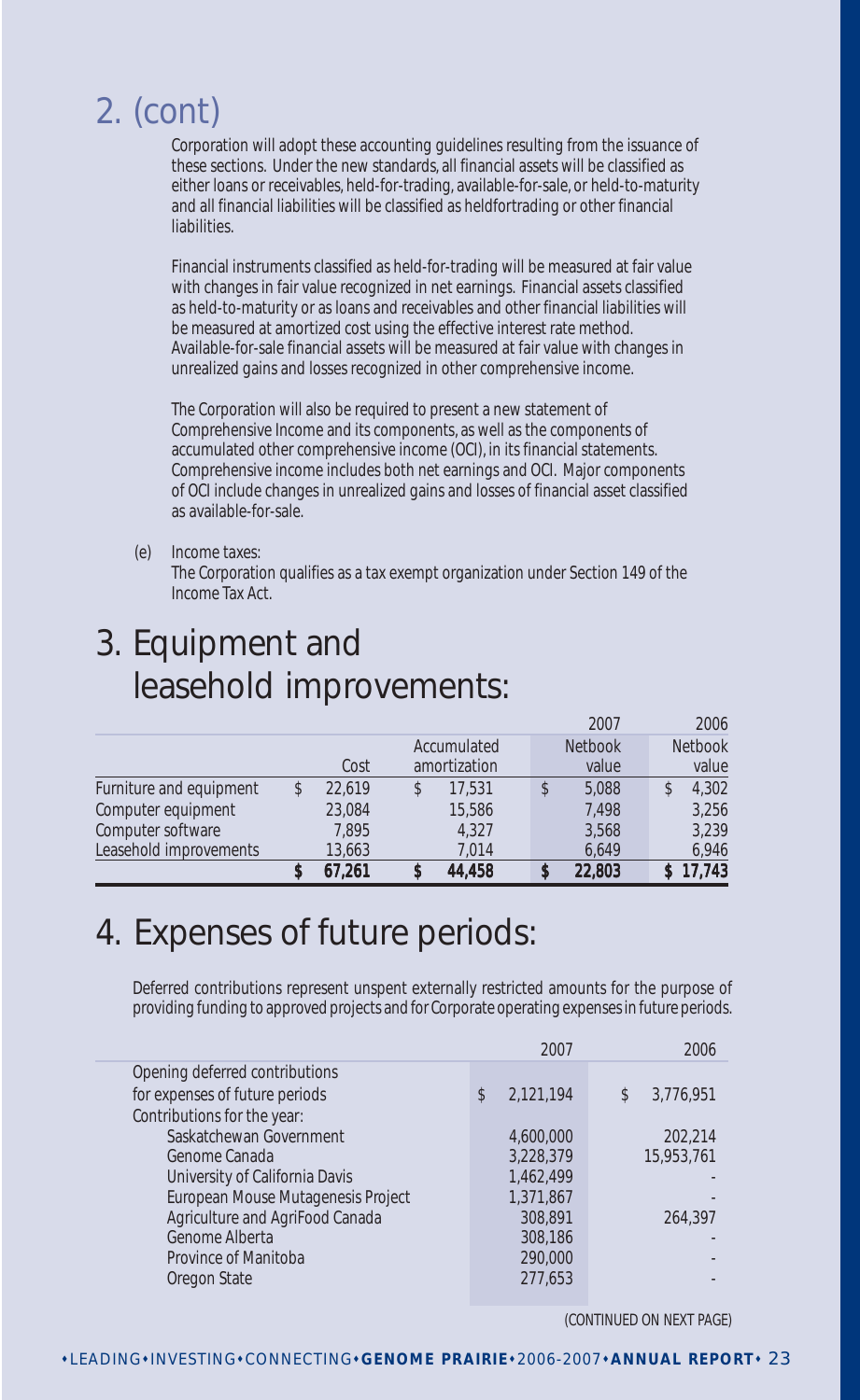# 4. (cont)

| <b>Total contributions</b>                          | 16,008,742<br>\$     | 31,401,743<br>\$   |
|-----------------------------------------------------|----------------------|--------------------|
|                                                     | 13,887,548           | 27,624,792         |
|                                                     |                      |                    |
| National Health Institute                           | (26,000)             | 39,000             |
| Alberta Agricultural Research Institute             | (1,625)<br>(11, 642) | 30,375<br>322,126  |
| Michael Smith Foundation<br>for Health Research     |                      |                    |
| <b>Others</b>                                       | (18)                 | 51,688             |
| Canadian Cystic Fybrosis Foundation                 | (12,686)             | 30,000             |
| Chenomx                                             |                      | 46,067             |
| <b>Biotools</b>                                     |                      | 21,600             |
| Alberta Cancer Board                                |                      | 25,000             |
| <b>Merial Limited</b>                               |                      | (214, 073)         |
| University of Toronto                               |                      | 55,622             |
| Machine Learning                                    |                      | 106,781            |
| Alberta Ingenuity Centre for                        |                      |                    |
| Genome BC                                           |                      | 163,763            |
| Agriculture and Food                                |                      | 251,195            |
| Irish Department of                                 |                      |                    |
| Sun Microsystems                                    |                      | 671,515<br>462,143 |
| Inimex Pharmaceutical Inc.<br>University of Alberta |                      | 725,158            |
| Canola Council                                      | 1,200                |                    |
| <b>International Conference</b>                     | 2,000                |                    |
| Agriculture Biotechnology                           |                      |                    |
| <b>Ontario Cattleman Association</b>                | 2,422                |                    |
| Ag-West Bio Inc.                                    | 3,765                | 3,458              |
| Development Fund                                    | 4,000                | 39,974             |
| Alberta Livestock Industry                          |                      |                    |
| and AgriFood Saskatchewan                           | 5,471                |                    |
| <b>Advancing Canadian Agriculture</b>               |                      |                    |
| Poultry Industry Council                            | 9,894                |                    |
| Agricultural Development Fund                       | 11,189               | 227,545            |
| <b>Canadian Foundation for Innovation</b>           | 15,129               | 877,783            |
| University of Manitoba                              | 16,428               |                    |
| <b>Trinity College</b>                              | 17,400               |                    |
| Cryolab                                             | 17,505               | 17,505             |
| Sask Industry<br>Western Ag Innovation              | 19,000               |                    |
| Quebec Government                                   | 25,372<br>21,818     | 440,778            |
| <b>MDS Sciex</b>                                    | 25,491               | 5,482,557          |
| Flax Council of Canada                              | 28,302               |                    |
| Western Grain Research Foundation                   | 38,812               |                    |
| Western Economic Diversification                    | 50,000               |                    |
| University of Calgary                               | 60,000               | 673,814            |
| University of Adelaide                              | 64,888               |                    |
| Alberta Industry and Science                        | 65,683               |                    |
| Production Czech Republic                           | 119,710              |                    |
| Research Institute of Crop                          |                      |                    |
| U.S. Department of Agriculture                      | 182,327              |                    |
| Roslin Institute<br><b>Ducks Unlimited</b>          | 198,341<br>186,000   |                    |
|                                                     |                      |                    |
| Plant Biotechnology Institute                       | \$<br>899,897        | \$<br>653,046      |
|                                                     | 2007                 | 2006               |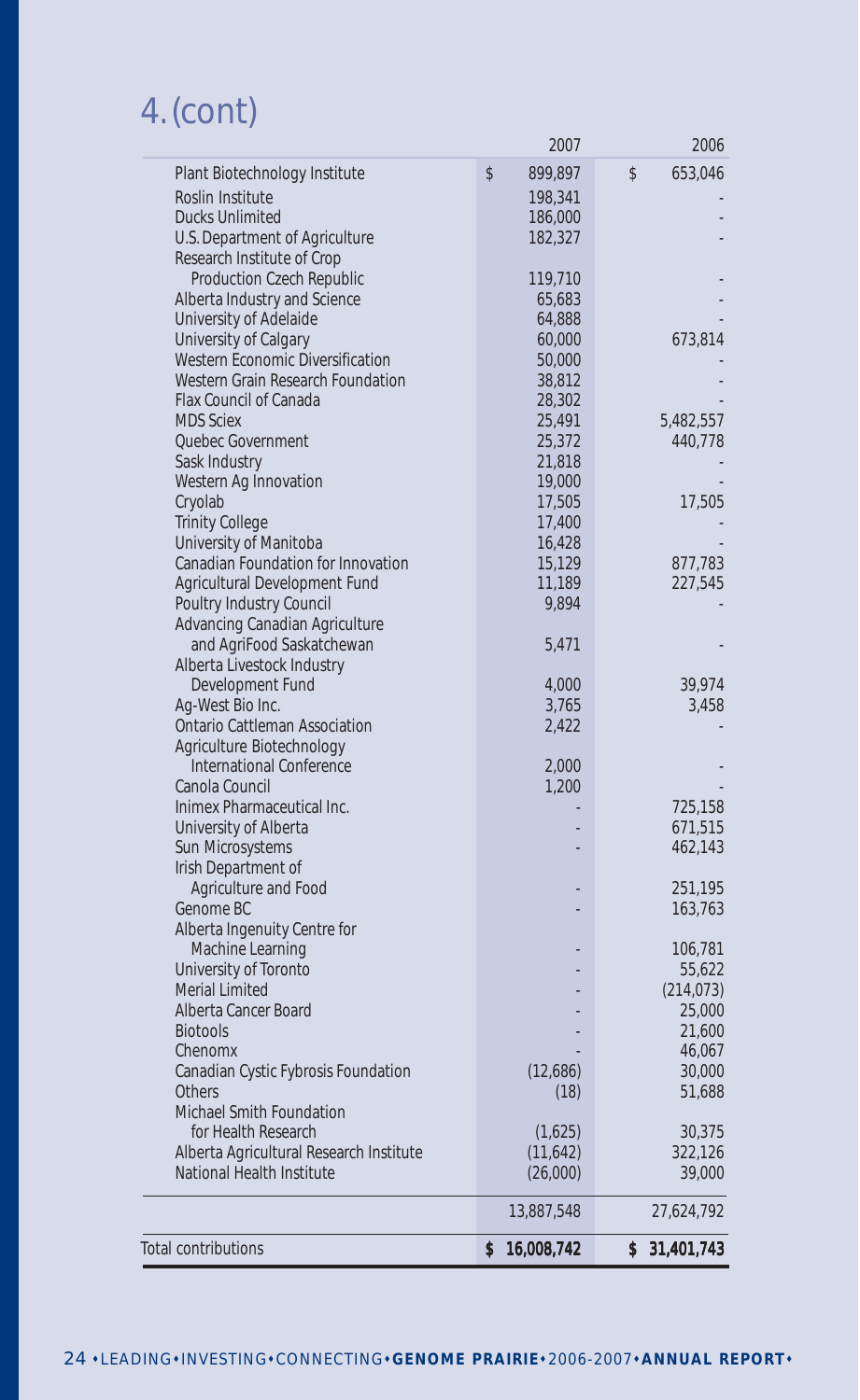# 4. (cont)

|                                                                                    | 2007             | 2006                    |
|------------------------------------------------------------------------------------|------------------|-------------------------|
| TOTALS FROM PREVIOUS PAGE                                                          | 16,008,742<br>\$ | 31,401,743<br>\$        |
| Less amounts recognized as project revenues<br>Less amounts recognized as          | (8,952,641)      | (28, 153, 410)          |
| administrative support revenues<br>Transfer to deferred contribution               | (848, 277)       | (957, 888)              |
| - equipment and leasehold improvements<br>Transfer of ASRA funds to Genome Alberta | (30, 586)        | (16, 959)<br>(152, 292) |
| Transfer to Genome Alberta                                                         | (1,649,553)      |                         |
| Closing deferred contributions<br>for expenses of future periods                   | \$<br>4.527.685  | 2,121,194               |

Contributions received of \$341,423 (2006 \$9,150,737) were paid directly by the funding sources to the research institutions. Contributions of \$5,012,759 (2006 \$7,263,685) represent the estimated fair value of inkind contributions and is included in the contributions for the year.

Deferred contributions have been externally restricted for the following purposes:

|                              | 4,527,685 | 2,121,194 |
|------------------------------|-----------|-----------|
| Associated development costs |           | 12.509    |
| Project expenses             | 4.527.685 | 2,108,685 |
|                              | 2007      | 2006      |

# 5. Project commitments:

In accordance with an agreement signed with Genome Canada effective April 1, 2005, with regard to a financial commitment of \$22,850,522 from Genome Canada for the period from April 1, 2005 to March 31, 2008, Genome Prairie has agreed, among other things, to obtain equivalent funding support from other parties. As specified in the agreement, Genome Canada may provide transition funding to Genome Prairie notwithstanding the fact that formal commitments from other parties have not yet been secured. In such cases, funds provided in advance "in good faith" as part of the transition budget shall not be reimbursable in the event such commitments from other parties have not been secured. Genome Canada may then terminate the agreement or funding for a particular component.

# 6. Comparative figures:

Certain comparative figures have been reclassified to conform with the financial statement presentation adopted in the current year.

# 7. Financial assets and liabilities:

The carrying value of cash, receivables, GST receivable, project advances and accounts payable and accrued liabilities approximate fair value due to the short period to maturity of these items.